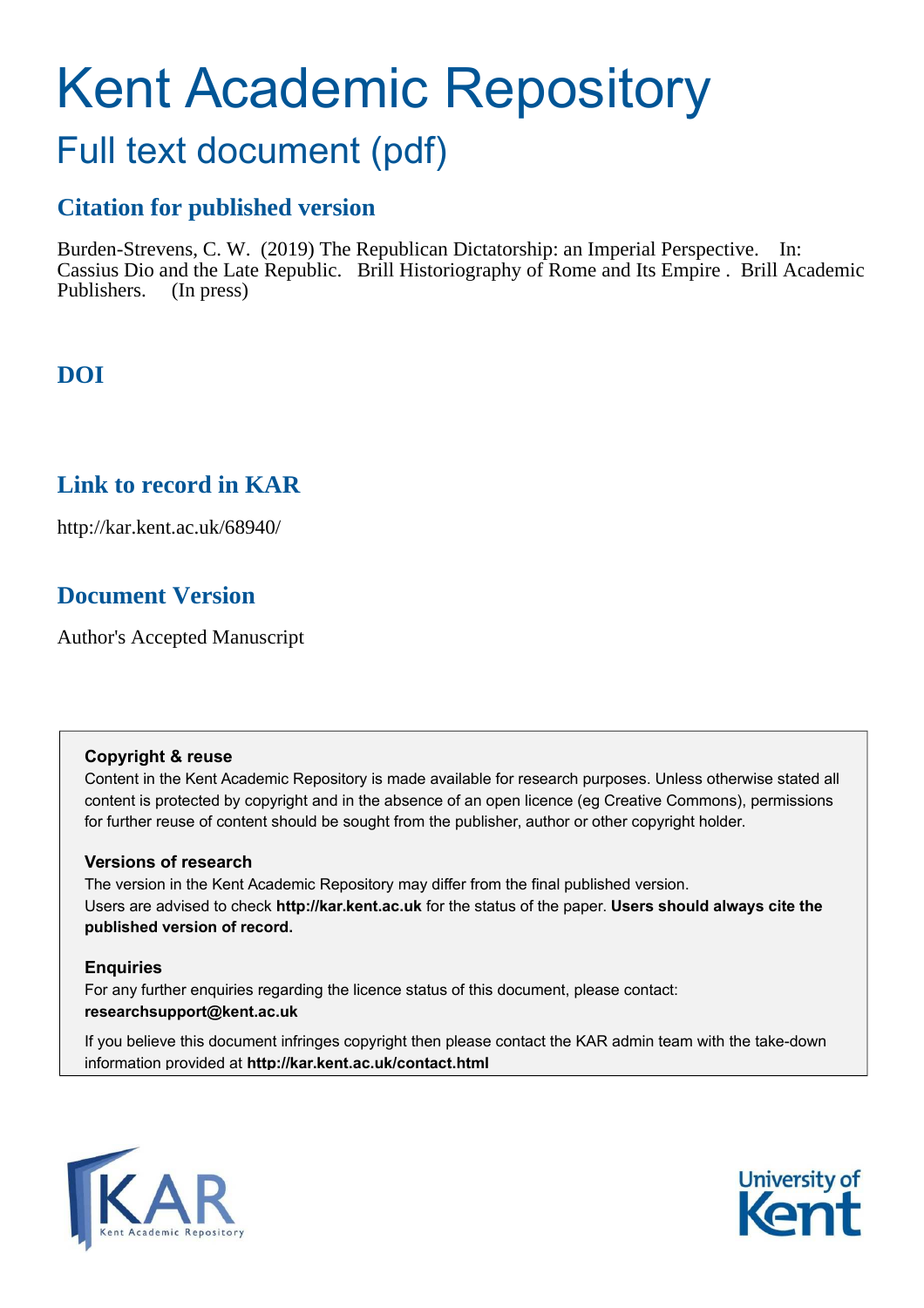#### THE REPUBLICAN DICTATORSHIP: AN IMPERIAL PERSPECTIVE\*

#### Christopher Burden-Strevens

#### ABSTRACT

This chapter proposes to look at one of the less studied aspects of Cassius Dio's narrative of the decline of the Republic, namely the dictatorship. It argues that, in keeping with his especial interest in the Republic's institutions and constitutional framework, Dio believed that the collapse of the res publica and emergence of Augustus' Principate was intimately connected to the failures constitutional, practical, and reputational—of Rome's emergency magistracy. It shows that as a monarchist, Dio believed that the Republic could only survive intact while it had a temporary recourse to legitimate and temporary monarchy under restrictions agreed by the community dictatorship—and that this view perhaps emerges more from a reading of Cicero than from his fellow Greek historians. However, the failure of the dictatorship to inspire confidence in the wake of Sulla, especially in the 60s and 50s BCE, as well as its practical and legal restrictions, led to a greater number of corrosive extraordinary commands and other destructive innovations. The solution, for Dio, ultimately lay in Augustus, who (like Pompey) recognised the flaws in the dictatorship and found different ways to define his power.

## INTRODUCTION

The consular elections of 54 were a chaotic affair even by Late Republican standards, and represent a critical turning point in Roman constitutional history.<sup>1</sup> Arguably, genuine Republican government had already ceased to function six years previously with the threeheaded monster; but the actual collapse of Republican institutions must be credited to the latter half of the 50s.<sup>2</sup> After many delays, by mid-October 54 all four candidates for the consulship of the following year had been charged with bribery.<sup>3</sup> One of the hopefuls, C. Memmius, confessed in the Senate that he and another candidate had formed a secret agreement with the incumbent consuls, Cato and Ahenobarbus: these were to support Memmius' candidacy in return for juicy consular provinces if he should be elected. Memmius' confession was (allegedly) instigated and encouraged by Pompey.<sup>4</sup> Attempts by the *interreges* to hold the comitia were checked by unfavourable omens and deliberate obstruction by tribunes.<sup>5</sup> Amid this crisis rumours were circulating of a plan to appoint Pompey as dictator, evidently with the support of the newly-elected tribune for  $53$ , C. Lucilius Hirrus. $\degree$  This did not come to pass. Plans for a dictatorship for Pompey fell through: some time earlier in 53 he declined the office, and Cn. Domitius Calvinus and M. Valerius Messalla Rufus finally entered office in the

<sup>\*</sup> I wish to thank, in particular, Josiah Osgood (Georgetown) for his helpful suggestions on an earlier draft of this paper, and especially for drawing the important article of John Ramsey to my attention. I am also grateful to Chris Baron (Notre Dame) for his corrections and comments, and to Kathryn Welch (Sydney) for her guidance on the controversies surrounding Brutus' coinage, which I have included (cautiously) below.

<sup>1</sup> So Arena 2012 1, n.2.

<sup>&</sup>lt;sup>2</sup> Hence Cicero's grim allusion in April 54 to Pompey's supposed 'list' of planned future consuls at Att. 4.8a.2. Steel 2013, 183 is right to treat this with a little scepticism, although compare App. B.Civ. 2.19 on the events of the same year: 'the consuls holding office yearly could not hope to lead armies or to command in war because they were shut out by the power of the triumvirate'.

<sup>&</sup>lt;sup>3</sup> Cic. Att. 4.18.3. Previously only three were implicated: see Att. 4.17. For the candidates, see Gruen 1969.

 $^4$  Cic. Att. 4.17.2-3.

<sup>5</sup> Cass. Dio 40.45.3.

 $\rm ^{6}$  Cic. *Q. Fr.* 3.8.4–6, 3.9.3; Plut. *Pomp.* 54.2–3.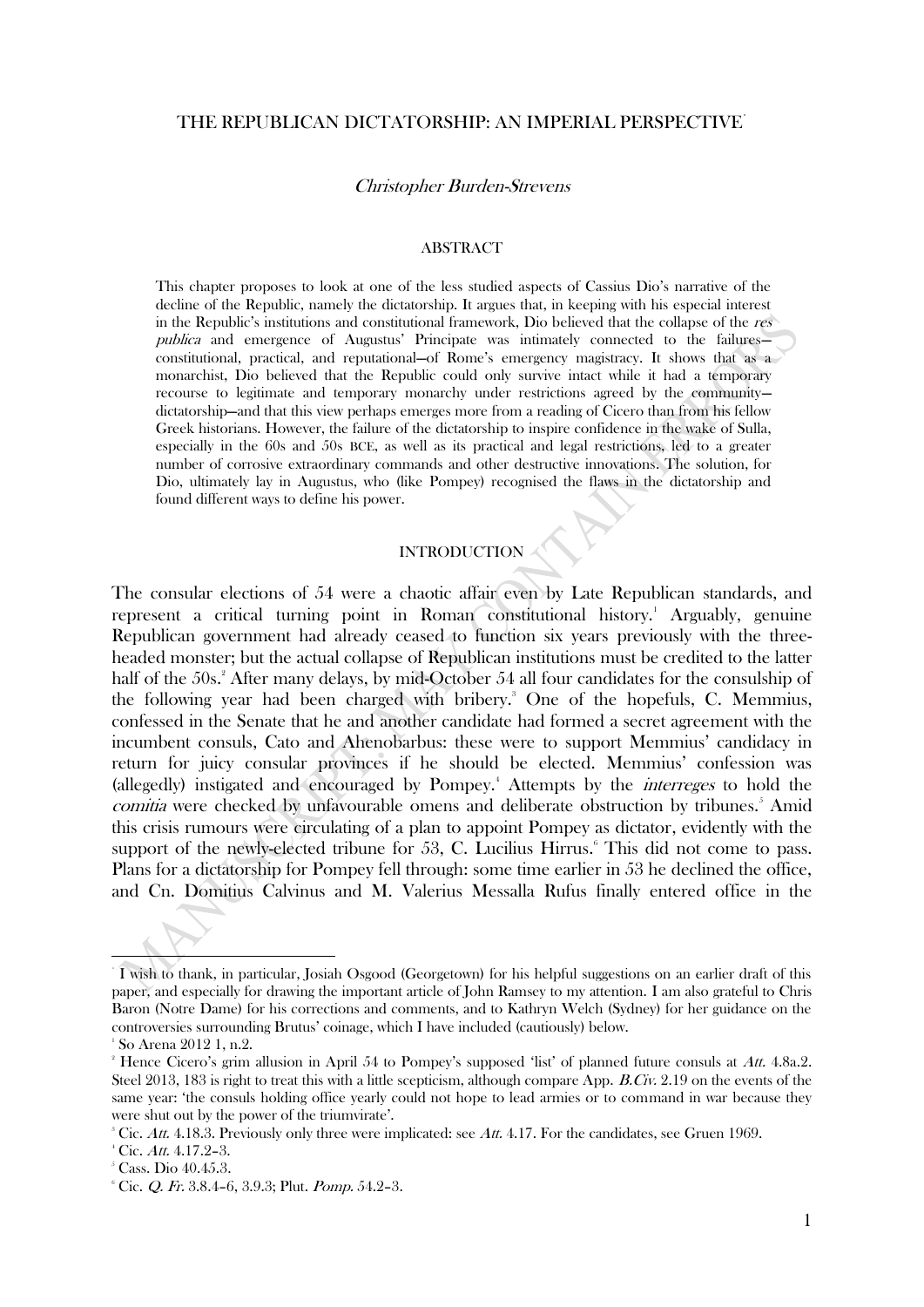summer of that year,<sup>7</sup> when the contest for the next year's appointments was already underway. That is not to say that Pompey emerged from the crisis of the preceding two years emptyhanded, however: a compromise, seemingly orchestrated by the *interrex* Servius Sulpicius, had Pompey elected by the people (not 'appointed' by the Senate, so it seems) to the sole consulship for 52 with senatorial consent.<sup>8</sup> He entered office on the  $24<sup>th</sup>$  day of the intercalary month between February and March.

To this point our main surviving sources for this crisis—Appian, Asconius, Cassius Dio, Cicero, and Plutarch—are broadly in agreement. The real controversy emerges with Pompey's role in the episode and his motivations, especially regarding the dictatorship. According to Appian, Pompey was eager for the honour in 54–53 and indeed 'deliberately oversaw events' so as to bring it about (πάνθ' ύπερορώντος έπιτηδες). The desire to engineer a crisis would certainly explain Pompey's eagerness for Memmius to confess publicly his scandalous pact with Cato and Ahenobarbus. Appian alleges that Pompey deliberately postponed the comitia to exert the maximum damage, all the while publicly making a show of rejecting the dictatorship.<sup>10</sup> For Appian and also Plutarch,<sup>11</sup> Pompey's scheming was only scotched by Cato and Bibulus working together to oppose the 'unadulterated tyranny of a dictatorship' (της άκράτου καὶ τυραννικής έχείνης) and proposing the consulship *sine collega* as an innovative—but not unpalatably radical—compromise.<sup>12</sup> They maintain that Pompey's desire for the dictatorship was consistent throughout and his refusals a sham:<sup>13</sup> evidently he willed it in late 54, through 53, and even early in 52 (hence Cato and Bibulus' proposal). But in so doing they conflate the situation in late 54, when there were consuls in office, with 53 and 52, when there were not. In 54 an appointment to the dictatorship was possible in the regular way, by the incumbent consuls  $ex$ senatus consulto. In 53, on the other hand, this was quite impossible; the only (understandably unattractive) option would be to revive the precedent of Sulla in an extraordinary appointment to the dictatorship by an *interrex*.<sup>14</sup>

Cassius Dio's take on the crisis is quite different. Dio's Pompey emerges as the saviour of the electoral debacle of 54–53. Voluntarily declining the dictatorship in 53 upon returning to Rome, he takes pains to have Calvinus and Messalla Rufus elected, and in his sole consulship acted in accordance with the wishes of the Senate by eschewing the temptation to rouse an already excited *plebs*.<sup>15</sup> In a touch that is entirely Dio's invention, Pompey is even made to detest the prospect of a consulship *sine collega* (!): 'he did not wish to hold office alone; for now that he had the glory that lay in the passing of such a vote, he wished to avoid the envy

<sup>&</sup>lt;sup>7</sup> Cass. Dio 40.45.1 writes that Calvinus and Messalla were elected in the seventh month, but App. *B.Civ.* 2.19 in the eighth.

<sup>8</sup> See Ramsey 2016 for an excellent recent discussion of the circumstances surrounding Pompey's position as sole consul in 52. Our ancient sources suggest that the Senate arrogated to itself the authority to 'appoint' Pompey as sole consul, so Liv. Per. 107, Val. Max. 8.15.8, Plut. Caes. 28.7, App. B.Civ. 2.23.84, and Cass. Dio 40.50.4; modern historians have tended to follow this cue. Ramsey suggests (particularly from a reading of Asconius) that Pompey was in fact elected per interregem.

 $^{\circ}$  App. *B.Civ.* 2.19.

<sup>&</sup>lt;sup>10</sup> App. *B.Civ.* 2.20. This seems excessively cynical, but the *recusatio* is characteristic: see Vervaet 2010.

 $\overline{11}$  Plut. *Caes.* 28.7.

<sup>&</sup>lt;sup>12</sup> App. *B.Civ.* 2.23.1; for the quote, Plut. *Pomp.* 54.3. See Ramsey 2016, 308-318 for discussion of the ways in which the proposal may have been made acceptable to conservatives.

<sup>&</sup>lt;sup>13</sup> So Meyer 1922, 210.

<sup>&</sup>lt;sup>14</sup> See Ramsay 2016, 309: 'Pompey may well have found the dictatorship less appealing in 53 than he did in the latter half of 54, when his appointment could have been made in the time-honoured, non-Sullan manner by one of the consuls still in office. Vervaet 2020, 155–59…fails to distinguish between conditions in 54, when consuls were still in office, as compared with 53 and 52, when the consulship was vacant'.

<sup>&</sup>lt;sup>15</sup> Cass. Dio 40.46, 40.50.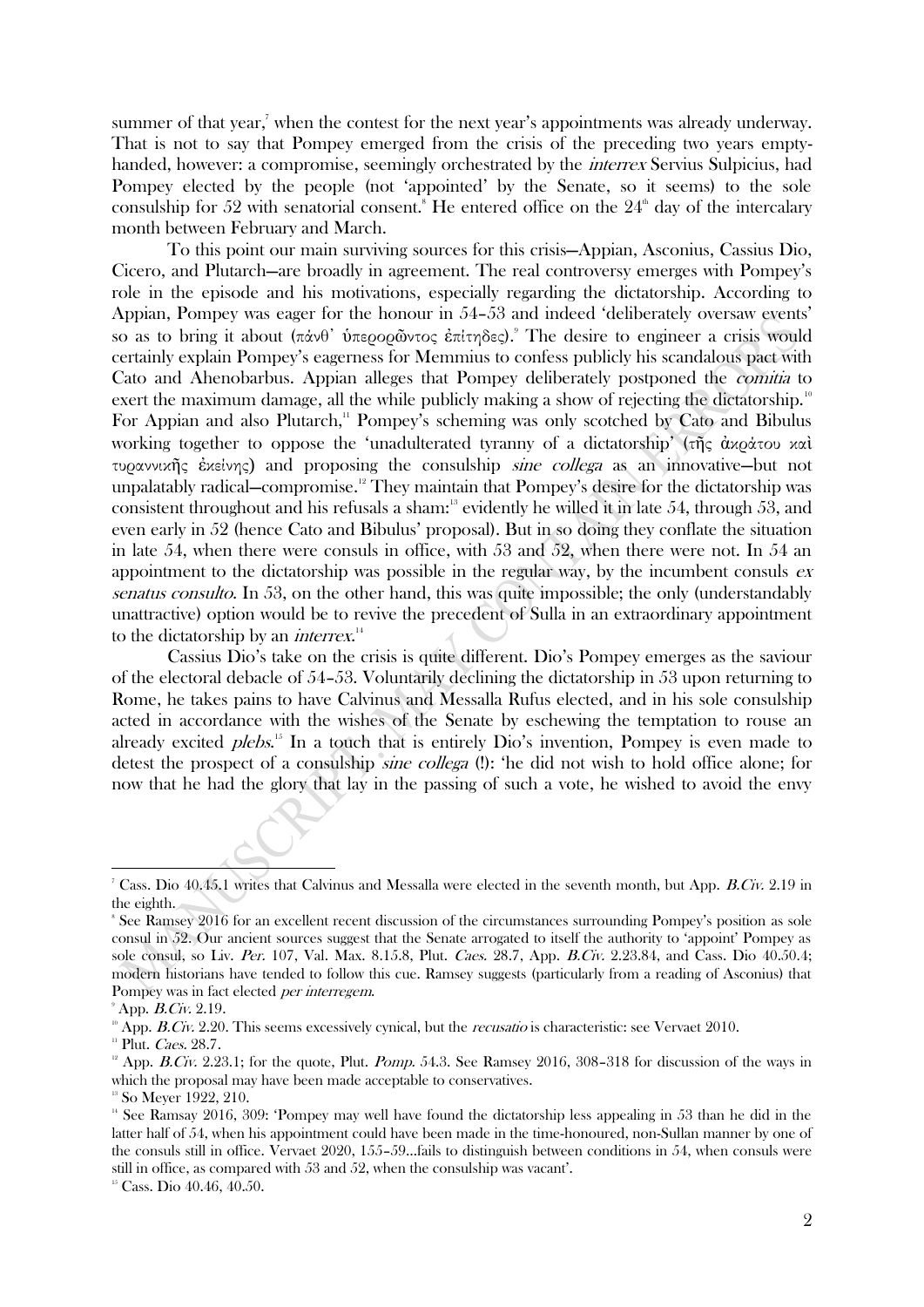associated with it'.<sup>16</sup> The desire to keep Caesar out of office emerges as a secondary motive on his part in Dio; this is unlikely to have been a real concern at this point in 52, since Caesar had a certain Vercingetorix to deal with. Dio's Pompey is, in other words, made to adopt (certainly) someone else's philosophical justification for a 'Republican' course of action he (probably) did not intend. Perhaps the historian's positive view of the general here may be inspired by Cicero. In a letter of November 54, Cicero is equivocal about Pompey's intentions, and writes that his public disavowal of a dictatorship, about which rumours had evidently been circulating at least since June, was inconistent: when asked in private, he couldn't deny wanting it (*Pompeius plane* se negat velle; antea mihi ipse non negabat).<sup>17</sup> But here again we need to differentiate between the situation in late 54, when a dictatorship was possible in the regular fashion, and that of 53, when it was not. Dio's interpretation of Pompey's motivations is highly distinctive; very much unlike Appian and Plutarch, he believed that his refusal in 53 was genuine.

Our historian's view of Pompey's attitude to a sole consulship may not convince, but the interpretation of his hopes for a dictatorship in 53 (or rather lack thereof) merits serious consideration. The evidence discussed below shows that it was evidently a discredited political solution, and anxieties about the office in general—and not only in connection with Pompey appear to have been shared by a wider contingent than Cicero alone in 54–53. What we have here appears to be a deliberate choice on the historian's part to deviate from a quite uniform tradition regarding the general's ambitions for a dictatorship. It cannot be discounted that this emerges from his use of alternative sources, of course, but this will not bear fruit. For a start, the consistency of the extant accounts makes a deviant tradition guesswork: Appian, Cicero, and Plutarch all suggest that Pompey had a dictatorship in his sights. Moreover, Dio had access to these sources.<sup>18</sup> He seems to be forming a different interpretation on his own initiative.

Why make such a radical departure? This chapter proposes that Cassius Dio was especially preoccupied with the problematic nature of the Republican dictatorship as an exercise of powers. Pompey's disavowal of that office and the honour he is paid as a result which Dio frames uniquely as a genuine and more importantly *astute* political manoeuvre—is only one episode in a much wider exploration of the role played by the dictatorship in the fall of the Republic. Dio argues that by the first century BCE the dictatorship had become wholly unsuited to the needs of government: it was ineffective in practical terms as well as being politically toxic. Pompey's handling of the crisis of 54–53 showed his awareness of this fact, and so his political acumen; Caesar failed to observe this lesson, with fatal consequences. Yet at the same time, the historian firmly believed in the value of autocracy and the stabilising power of sole rule in times of upheaval.<sup>19</sup> The statesmen of the *Roman History* are thus caught in a bizarre paradox, a different 'crisis without alternative':<sup>30</sup> autocracy was needed to save the Republic, and yet could no longer operate within the traditional framework. The resolution to that paradox was Augustus.

The first part of this chapter sketches out Cassius Dio's view of the proper role of the Roman dictatorship, focussing on his commentary on its alleged foundation at the turn of the

<sup>&</sup>lt;sup>16</sup> Cass. Dio 40.51.1. The contrast between the εύχλεια of a voluntary grant of magnificent powers and the φθόνος attached to those powers is a paraphrase of Dio's speeches on the lex Gabinia  $(36.25.3-26.2)$ , and the antithesis is made umpteen times elsewhere.

 $\rm{^{17}}$  Cic. Q. Fr. 3.8.5.

<sup>&</sup>lt;sup>18</sup> On Dio and Cicero, see Burden-Strevens 2018. For discussion of Dio and Appian, see Gowing 1992. Dio's relationship with Plutarch is less charted: Millar 1964 believes that references to Plutarch are Zonaras' interpolation.

<sup>&</sup>lt;sup>19</sup> At 44.2.1-5, Cass. Dio states gnomically that 'if ever' there was a noble δημοκρατία, it only endured for a short time. For this thought see also 30-35 F 110.2. At 53.19.1, he explicitly outlines his view that following the Augustan Settlement, the Roman constitution was changed for the better; it was manifestly no longer possible to keep the people safe under a δημοκρατία. For this attitude see Tac. Hist. 1.1.1, 1.16.1; Sen. Ben. 2.20.2; App. B.Civ. 4.133. See also Madsen 2016.

 $^{\circ}$  Famously, Meier 1966; see also Rilinger 2007, 132-50.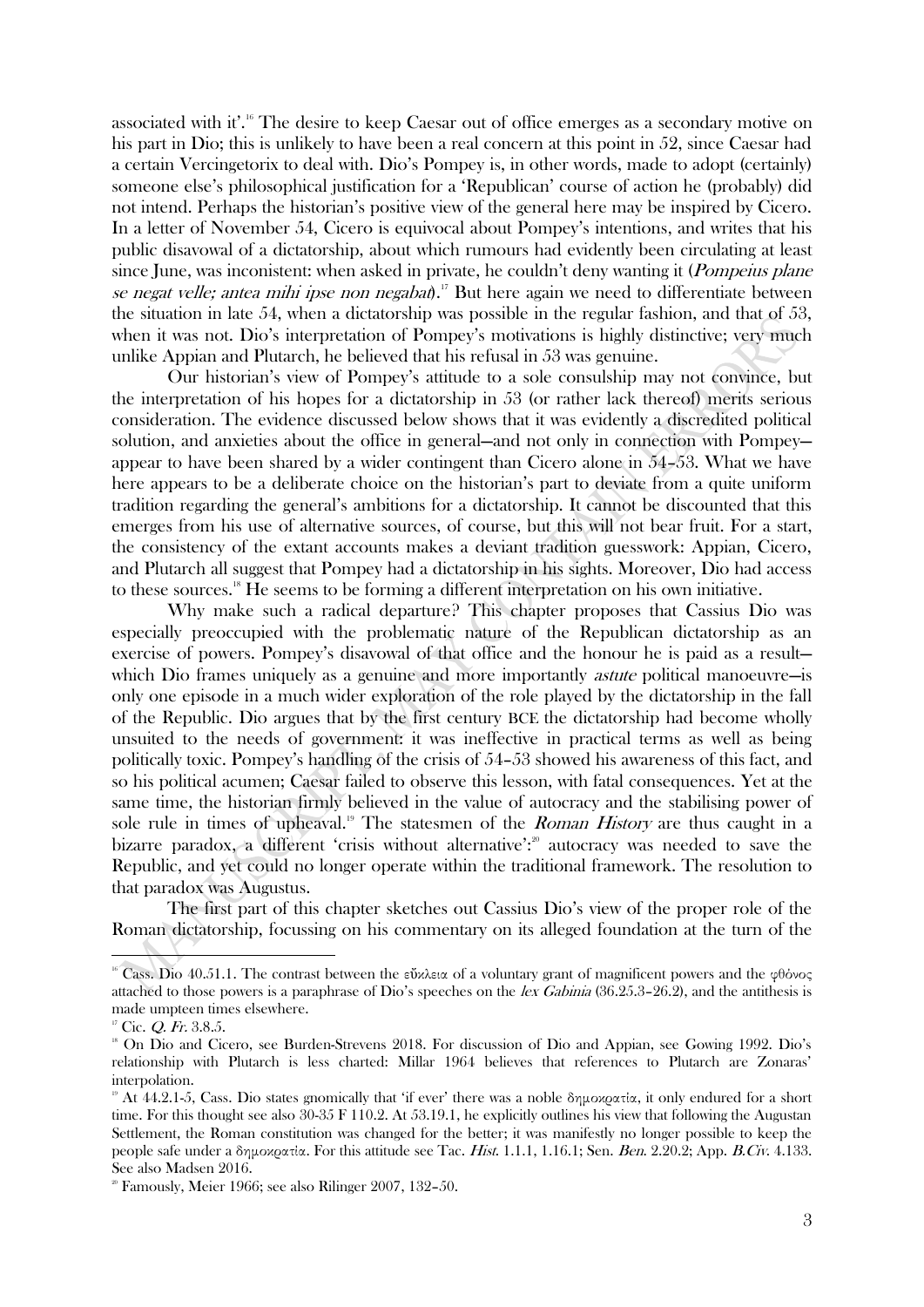$5<sup>th</sup>$  century BCE. Unlike other historians, Dio appears to have emphasised the positive potential of dictatorship as a temporary return to monarchy; his earlier books present numerous positive and successful examples of dictatorships in Republican history. However, this was not to remain. The next part explores Dio's presentation of the dictatorship in a 'second' phase, the period after Sulla, and shows that the historian problematised this office on both practical and moral grounds. He was not the first to do so; contemporary evidence from the 50s suggests the dictatorship as such was in disrepute, and not only in connection with Pompey. In that context, his view of Pompey's refusal as genuine (and astute) in 53 makes sense. Third and finally, this chapter briefly considers Dio's account of the earlier years of Augustus' principate in Books 52–54 and his own rejection of the dictatorship.

#### PHASE ONE: THE IDEAL OF DICTATORSHIP

Let us start at the beginning. Blessed with hindsight, Dio seems to have viewed the inauguration of the first dictator Titus Lartius in 501 (or 498) as a moment of great importance.<sup>21</sup> Pausing his narrative of the Republic's early conflicts with the Sabines, Dio describes the institution of this office as a direct response to military and civic crisis: the indebted plebs, infuriated at their treatment by their patrician creditors, refused the draft when called upon to defend the Republic against the threat of the Latins, and demanded a cancellation of debts.<sup>22</sup> Dio then goes on to review the dictator's formal powers: the six-month tenure, immunity from provocatio and intercession by tribunes, and—a detail absent in our other historians—certain restrictions on his right to draw from the treasury and on riding mounted in the city. The surviving text is Zonaras' epitome, not Dio's: although no fragments of this material survive in the direct tradition, we can be reasonably confident of Zonaras' faithfulness, and can treat these as authentic in an albeit abridged format.<sup>23</sup>

One of the most striking aspects of Dio's accont of Lartius' appointment as dictator is his view of its positive potential. Dio takes pains to stress the beneficial aspects of a temporary return to autocracy, especially during periods of instability:

…he possessed power equal in all respects to that of the kings. People hated the name of 'king' on account of the Tarquins, but desiring the benefit to be derived from sole leadership, which seemed to exert a potent influence amid conditions of war and revolution, they chose it under another name.

This is notably different from the accounts given in both Livy and Dionysius of Halicarnassus. In the former, Titus Lartius' appointment is treated as a cause for great apprehension: the terrified plebs, hard pressed with the sight of Lartius' fasces, had 'no hope of help from another, nor right of appeal, nor any safety anywhere except in obedience'.<sup>24</sup> The patricians' rationale for instituting the office is to inspire fear and quell the plebeian struggle temporarily to deal with the Sabines and Latins, objectives in which they succeeded. Dionysius' account is

<sup>&</sup>lt;sup>21</sup> Cassius Dio and Livy have 'Lartius'; for 'Larcius' see Cic. Resp. 2.32 and D.H. AR 5.73. 'Largius' is also attested.

 $2<sup>2</sup>$  For the debate surrounding the historicity of the alleged 'First' Latin War, see Cornell 1995 and Forsythe 2005. This does not concern us here: like all annalists Dio believed the tradition.

<sup>23</sup> For Zonaras' faithfulness to Dio, see most recently Fromentin (forthcoming), who shows the epitomator's method of preserving acts of speech and retaining points of transition between speech and narrative. Simons 2009, 25–32 outlines Zonaras' methods with the narrative proper. Further in Mallan (forthcoming).

<sup>24</sup> Liv. 2.18.8: magnus plebem metus incessit, ut intentiores essent ad dicto parendum; neque enim ut in consulibus qui pari potestate essent, alterius auxilium neque prouocatio erat neque ullum usquam nisi in cura parendi auxilium.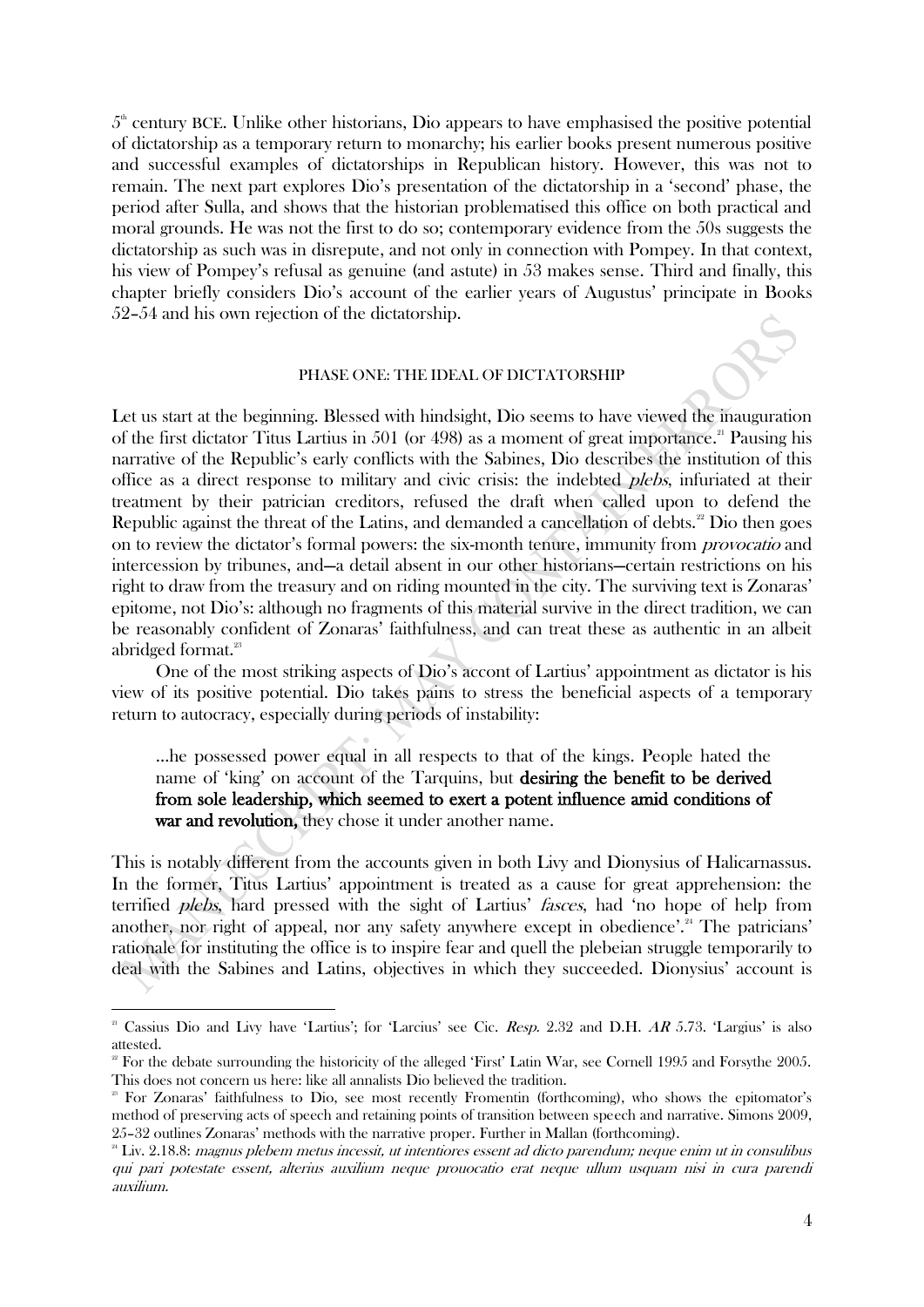quite different. It is much more pessimistic and takes pains to associate dictatorship with monarchy in its degenerate form, tyranny. For Dionysius, the chief reason for a dictatorship was, above all (ύπὲρ ἅπαντα), the supposed lex Valeria de provocatione: the Senate were seeking a specious mechanism 'by which to deceive the poor and, without being detected, repeal the law that secured their liberty'.<sup>25</sup> In that vein, the historian describes the dictatorship repeatedly as a form of tyranny as such. Dionysius asserts baldly that a such a magistracy, being above the law, was a tyranny in fact if not by name:<sup>26</sup> it is compared directly to emergency powers in (for example) Thessaly and Sparta, where tyrannical powers ungoverned by law and custom were 'concealed under more attractive titles' (ονόμασι περικαλύπτοντες αύτὰς  $ε\hat{\theta}$ πρεπεστέροις).<sup>27</sup> Viewing the events of 501/498 through the lens of the 1<sup>st</sup> century BCE, Dionysius and to a lesser extent Livy present the dictatorship as a problematic institution from its inception.

Dio's view of the Republican dictatorship is in fact far closer to Cicero's than to that of his fellow-historians. Leaving aside its routine or ritual functions (clavi figendi causa, for example, or holding games),<sup>28</sup> he evidently saw within the dictatorship the positive potential for a temporary resort to monarchy in times of crisis. Dio certainly did not wrongly believe (like Dionysius) that the *dictatura* was a form of tyranny by its nature. This is confirmed by his own commentary on the *lex Antonia* of 44 BCE, permanently abolishing that magistracy. He writes that the Romans took what they believed to be the best course for the future, as if the disgrace of men's deeds lay in their titles (ὥσπερ έν τοῖς ὀνόμασι τῆς τῶν ἔργων δεινότητος ούσης), when in fact—he corrects the statesmen of April 44 on their mistake—the issue was not the dictatorship as such, but the combination of military command and a tyrannical character.<sup>29</sup> In other words, for our historian dictatorship was a legitimate mechanism for bringing stability to the state, with the temporary reality of monarchy but the necessary illusion of a civilian title. Whether this aspect of Dio's political thought was inspired by some intermediary is unclear, but its earliest (surviving) expression can be found in the *Republic*. Cicero's comment on the proper role of the dictatorship in the state is most clearly articulated in Book 2:

…and just as Tarquin subverted the whole fabric of royalty—not because he grasped a new sort of authority, but because he made a bad use of it—so let us oppose to him another: a good man, wise and expert in everything useful and dignified in civil life: a tutor and steward as it were of the commonwealth…Tarquin being banished, the royal title was as odious to the Roman people as it had been regretted after the death or rather the disappearance of Romulus; and as much as they wanted a king then, in like manner, after the expulsion of Tarquin, they could not endure the name of one...In these very times too, T. Larcius was appointed dictator, about ten years after the first consuls. A new kind of authority, very much resembling, as we perceive, the royal power. $^{\text{\tiny{30}}}$ 

Now, the *Republic* is not without its difficulties. The text was written between around 54–51 BCE, when 'democratic' institutions had effectively collapsed; it accordingly presents an ideal, not the reality, and this is evidently not a guide to Roman politics in practice. It is significant

 $^{25}$  D.H. AR 5.70.4: καὶ γράφει προβούλευμα, δι' οὗ παρακρουσαμένη τοὺς πένητας καὶ τὸν βεβαιοῦντα τὴν ἐλευθερίαν αύτοις νόμον άνελούσα έλαθεν.

 $\stackrel{\text{\tiny{def}}{}}{D.H.} AR 5.73.2$ : 'the extent of the power which the dictator possesses is by no means indicated by the title; for the dictatorship is in reality an elective tyranny' (επεί το γε της εξουσίας μέγεθος, ής ο δικτάτωρ έγει, ήχιστα δηλοῦται ύπὸ τοῦ ὀνόματος· ἔστι γὰρ αίρετὴ τυραννίς ἡ δικτατορία). See also 5.70.5.

 $D.H. AR 5.74.1-4.$ 

 $28$  On which Lintott 1999, 109ff.

 $2^{\circ}$  Cass. Dio 44.51.2-3.

<sup>&</sup>lt;sup>30</sup> Cic. Resp. 2.29-32.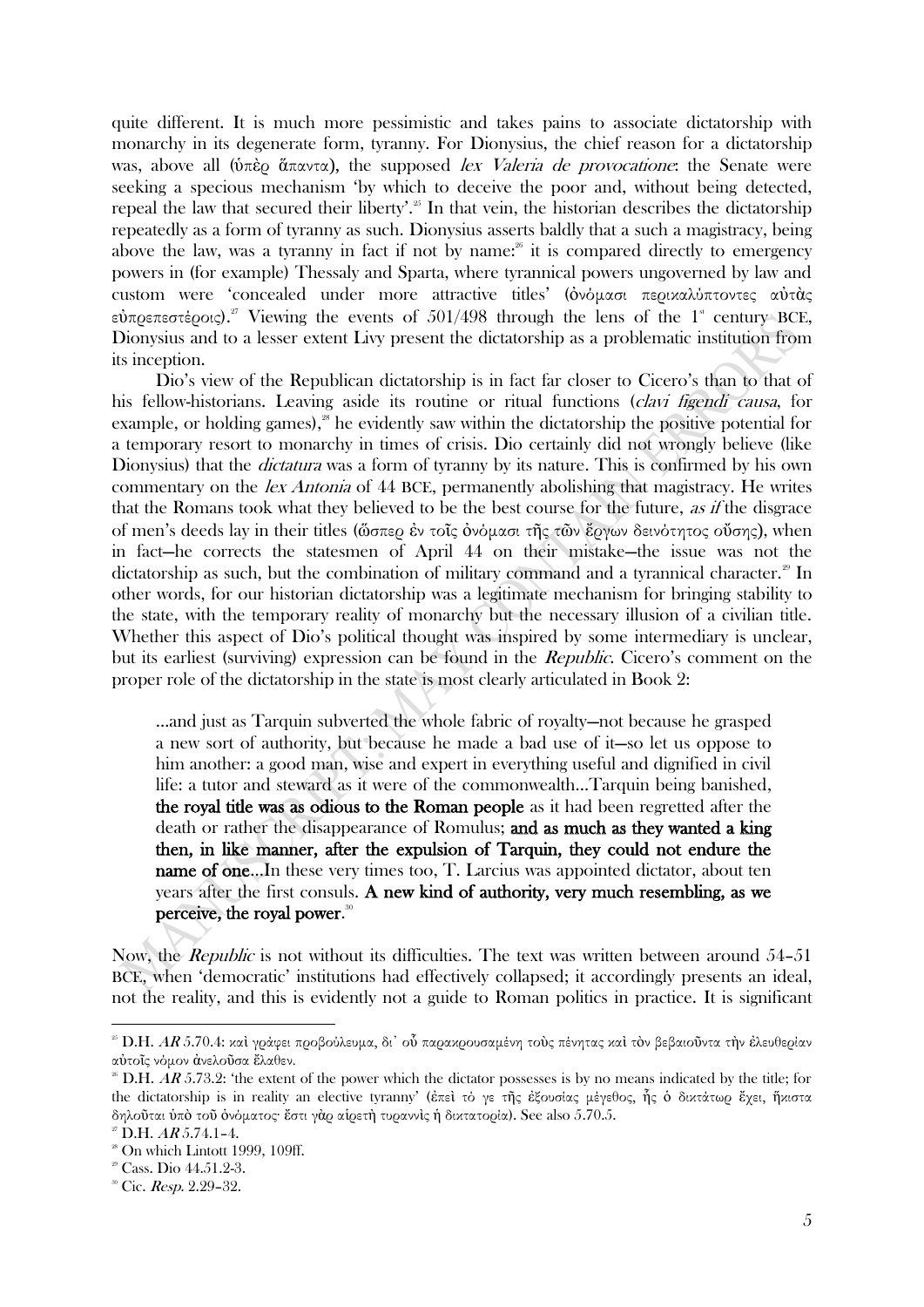that Cicero may have been penning this book just when anxieties about a potential dictatorship for Pompey were at their height in late  $54$  and early  $53$ .<sup>31</sup> Furthermore, there are obvious inconsistencies in Cicero's attitude toward this magistracy if we look at his work in the round. Hence in a rare moment of praise for Antonius, the orator lauds his abolition of the dictatorship in the *lex Antonia*, 'which by this time had come to possess kingly power, ripped out of the state by its roots'.<sup>32</sup> Repeatedly he refers to the 'universally catastrophic *dominatio* and *regnum* of Sulla in victory'.<sup>33</sup> In private, he wrote to Cassius that with Caesar's assassination Rome had been liberated not only from a king (*non regno sed rege liberati videmur*) but from a *tyrannus*, whose injuries against the Republic had been avenged with his death (*ulta suas* iniurias est per vos interitu tyranni.<sup>34</sup> Naturally in that light we need not put too much faith in Cicero's praise of Caesar in the Pro Deiotaro, describing the dictator as 'not only not a tyrant, but a most merciful man'.<sup>35</sup> It was addressed directly to Caesar himself!

Nevertheless, all of these critiques are concerned with the reality of the dictatorship in the final decades of the *res publica* as exemplified in its two most controversial holders, Sulla and Caesar. What they do not do is simplistically criticise (as Dionysius) the dictatorship in and of itself as a tyrannical institution; for were that the case, why persist with it regularly for over three hundred years? In other words, these comments of Cicero are not a general view of the dictatorship, but a castigation of its corruption and usurpation by two specific holders. Hence for the conception of what this office *should* be and how it was intended to function under usual circumstances, we have the dialogue on the commonwealth. The *Republic* asserts the positive potential of the dictatorship in the mind of a contemporary observer, and in terms that are remarkably similar to Dio's later. Both our historian and Cicero note the odium for the name of kingship after the expulsion of Tarquin, but emphasise that the Romans of the late  $6<sup>th</sup>$ century wanted a king all the same—hence, the dictator. Both also review the scope of the dictator's powers in positive terms, Dio highlighting the potential 'benefit' of a sole ruler for the state in periods of instability and war, and Cicero focussing on the benefit to be derived from 'a tutor and steward of the commonwealth'. In that regard, the role of the ideal statesman, the rector rei publicae, can apparently be fulfilled by the dictator appointed in a time of crisis; Dio, as a theorist in his own right of Republican institutions and their effect upon the practice of politics (see Coudry in this volume), was evidently receptive to this idea.<sup>36</sup>

Thus from its first appearance in the *Roman History* Dio seems to have presented the Roman dictatorship in a radically different light from our two other main historians of early Rome, Dionysius and Livy. Dionysius in particular chose to view that office from its foundation through the lens of events in the  $1^s$  century BCE; this is plainly wrong and misleading. Our historian, in contrast, took a more measured approach. Like Cicero, he viewed the dictatorship as a temporary return to monarchical powers in the interests of the state, which was only corrupted by the individual ambitions of its most controversial holders—Sulla and Caesar. This, to reiterate, explains his commentary on the *lex Antonia*. The office itself was not the issue: $37$ 

But the consuls…published a law that no one should ever again be dictator, invoking curses and proclaiming death as the penalty upon any man who should propose or support such a measure, besides openly setting a price upon the heads of any such. This provision they made for the future, assuming that the shamefulness of men's deeds consists in the titles they bear, whereas these deeds

Cic. *Q. Fr.* 2.12.1.

<sup>32</sup> Cic. Phil. 1.2: dictaturam, quae iam vim regiae potestatis obsederat, funditus ex re publica sustulit.

<sup>33</sup> Cic. Har. Resp., esp. 54: universus interitus aut victoris dominatus ac regnum.

Cic. Fam. 12.1.1-2.

Cic. Deiot. 34.

<sup>&</sup>lt;sup>36</sup> For discussion of Cicero's *rector rei publica*e, see Zarecki 2014.

<sup>&</sup>lt;sup>37</sup> Cass. Dio 44.51.2-3.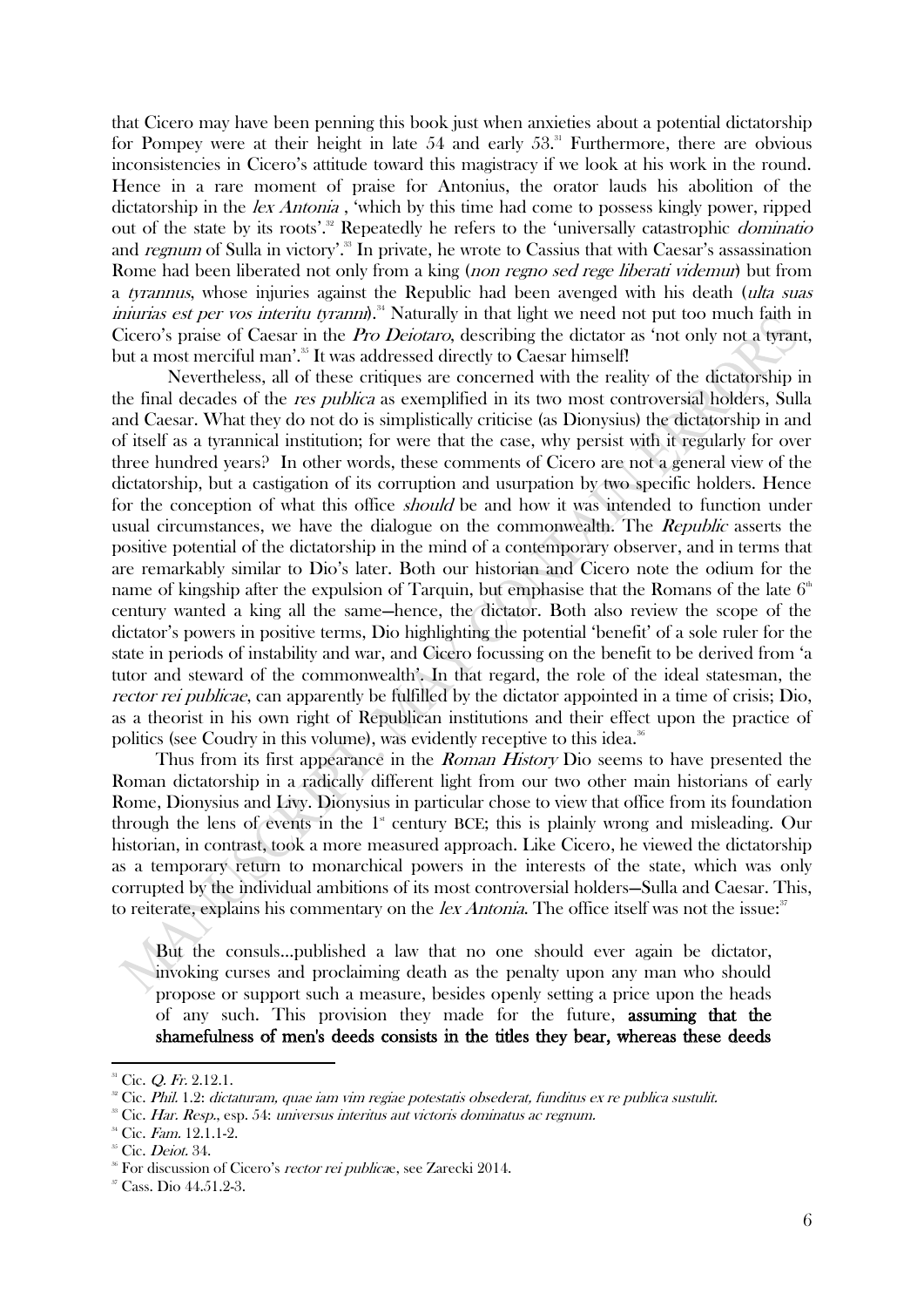really arise from their possession of armed forces and from the character of the individual incumbent (ώσπερ έν τοῖς ὀνόμασι τῆς τῶν ἔργων δεινότητος ούσης, ἀλλ' ούκ έκ τῶν ὅπλων καὶ ἐκ τῶν ἑκάστου τρόπων καὶ γιγνομένων αὐτῶν καὶ τὰς τῆς ἐξουσίας), and they disgrace the titles of authority under which they chance to occur.

It is difficult to gauge how Dio's presentation of the dictatorship throughout most of its history related to his distinctively positive, 'Ciceronian' take on the office at the time of its foundation. The text is lacunose, and even Zonaras' epitome preserves little detail except on the most famous of Rome's dictators. But the information that survives gives an almost consistently positive account. The presentation of Cincinnatus' dictatorship is conventional: the farmhand who valiantly crushed Spurius Maelius' *adfectatio regni*, and so forth.<sup>38</sup> Zonaras records that in 272 BCE the former dictator P. Cornelius Rufinus was removed from the senate roll for transgressing sumptuary legislation, but this is hardly a reflection on the dictatorship as such.<sup>39</sup> Lucius Papirius Cursor (325 & 310?) and Aulus Cornelius Cossus Arvina (322?) are described positively in connection with the Samnite wars.<sup>40</sup> The war with Hannibal is naturally a chance to display Roman valour. Fabius Cunctator emerges in particular favour: his strategy is described as wise and effective, and it is his impetuous master of horse Rufus, not the delaying dictator, who is made the subject of criticism.<sup>41</sup> The account of M. Junius Pera's efforts to rescue Rome as dictator in 216 is broadly approving, in particular his work to save the beseiged people of Basilinae from hunger and his controversial last resort (not criticised by Dio-Zonaras) of conscripting even slaves and criminals to face the threat of Hannibal.<sup>42</sup> Finally, there is M. Furius Camillus. Although Dio records anger at his decision to ride on white horses in his triumphal procession,<sup>43</sup> the remaining detail of Camillus' several terms as dictator is laudatory: after being betrayed by his countrymen and going into exile, Camillus returns to quell the alleged conspiracy of Capitolinus and in a fifth dictatorship defeats the Gauls at the river Anio. Following his resignation in the proper term and his death, there was great public grief.<sup>44</sup>

These few episodes are all that remains of what must originally have been dozens of vignettes on the activities of Roman dictators between T. Lartius' inauguration and 202 BCE, when the office fell out of use. There is nothing here to support the conflation between dictatorship and tyranny—monarchy in its degenerate form—which we find in Dionysius. Instead, what we find in Dio's earlier history is a collection of examples consistent with his vision of the proper role of dictatorship in a functioning Republic: a legitimate and temporary return to monarchy in order to stabilise the state in times of desperate need.

#### PHASE TWO: THE DICTATORSHIP IN CRISIS

For Dio the final decades of the *libera res publica* represented the collapse of that vision. This is of course not surprising in view of the experiment with Sulla and Caesar; but the disappearance of the dictatorship as a viable exercise of powers in the first century BCE is in fact integral to his explanation of the crisis of the Republic and the emergence of Augustus' rule. This decline in the dictatorship from a genuine 'stewardship of the commonwealth' in Cicero's words to an unworkable and discredited failure is already alluded to by Dio from its first

Cass. Dio 5 F 23.2, 6 F 20.

 $^\text{\tiny{\textregistered}}$  Zon. 8.6.

<sup>&</sup>lt;sup>40</sup> Zon. 7.26, Cass. Dio 8 F 36.26.

 $41$  Zon. 8.25-26.

 $42$  Zon. 9.2.

 $^{43}$  Cass. Dio 6 F 21.

<sup>&</sup>lt;sup>44</sup> Cass. Dio 6 F 24.4.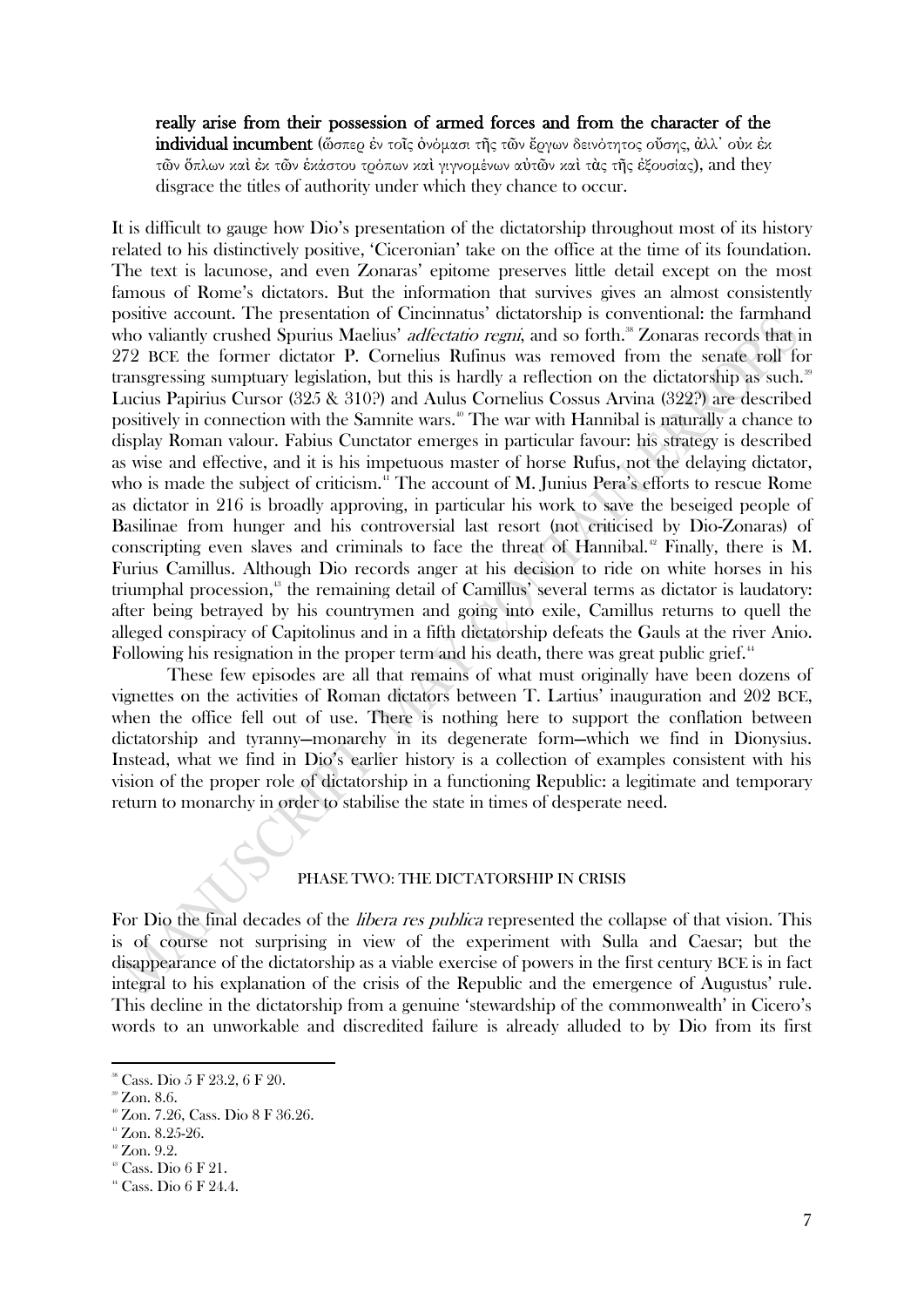appearance in the Roman History. To linger a moment longer on the inauguration of T. Lartius in Book  $4:45$ 

The office of dictator extended for a period of not more than six months, in order that no such official by lingering on in the midst of so great power and unhampered authority should become haughty and be carried away by a passion for sole leadership. This was what happened later to Julius Caesar, when, contrary to lawful precedent, he had been adjudged worthy of the dictatorship.

This commentary—if genuinely Dio's—is significant. The historian appears to have used the earliest formation of the dictatorship as an opportunity to reflect on the development of the office over time and to foreshadow its transformation in the final decades of the Republic. There is every possibility that the *exemplum* of Julius Caesar here is a later interpolation of the epitomator. Narrative techniques such as allusion, prolepsis, and analepsis are common in Dio's history, but these are usually far more oblique than this explicit *exemplum*. Nevertheless, exempla are common to Dio's compositional technique—especially of course in the speeches and the historian's particular interest in the role of the dictatorship within the Republic's permutations would certainly explain the choice to foreshadow Caesar's career at an early stage. The earlier portions of Dio's work present dictatorship in its proper form, adducing examples of the benefit provided to the state by a number of holders; the allusion to Caesar, on the other hand, points forward to the historian's argument about its degenerative role.

That argument at last arrives in explicit terms in Book 36 in the speech of Q. Lutatius Catulus. The ostensible rhetorical purpose of the speech is a long *dissuasio* against the *lex* Gabinia of 67 BCE, which proposed an extraordinary command of three years for an unspecified undividual over the entire Mediterranean to combat the threat of piracy. Dio notes that, naturally, there was no need for Gabinius as rogator to name Pompey for him to immediately spring to mind as the ideal candidate for the piratical command. But in truth—and as Marianne Coudry has correctly shown—the piratical menace is of little importance in Dio's staging of the debate. The historian's actual purpose is to use this setting as the springboard for an extended discussion of Republican politics, reflecting upon the corruption of political life and the state of the constitution in the wake of Sulla.<sup>46</sup> It is in that context that we must place Catulus' comments on the dictatorship and can make sense of them. After his exordium, Dio's Catulus begins by criticising extended periods of command as illegal and corrosive to the res publica: no individual can abide by ancestral customs, such as collegiality and healthy competition for status, if entrusted with repeated positions of power.<sup>47</sup> This, Dio argues, was precisely the problem with Marius and then Sulla: the latter became 'what he was' as a result of successive periods of command, first of armies in the field and then as dictator and consul. Interestingly, Catulus then reviews other possibilities: why give an extraordinary and unconstitutional command to Pompey rather than relying on existing consuls and praetors? Alternatively, Catulus argues, the dictatorship might even be used to resolve the menace of Mediterranean piracy. The passage is revealing, and worth quoting in full:<sup>48</sup>

But if it is indeed necessary to elect an official alongside the yearly magistrates, there is already an ancient precedent, that is, the dictator. However, our ancestors did not establish this office for every circumstance, nor for a period longer than six months. Therefore, if you do require such an official, it is possible for you to engage either

 $\mathrm{^{45}Zon.}$  7.13.

 $46$  Coudry 2016.

 $47$  Cass. Dio 36.31.3-4.

<sup>48</sup> Cass. Dio. 36.34.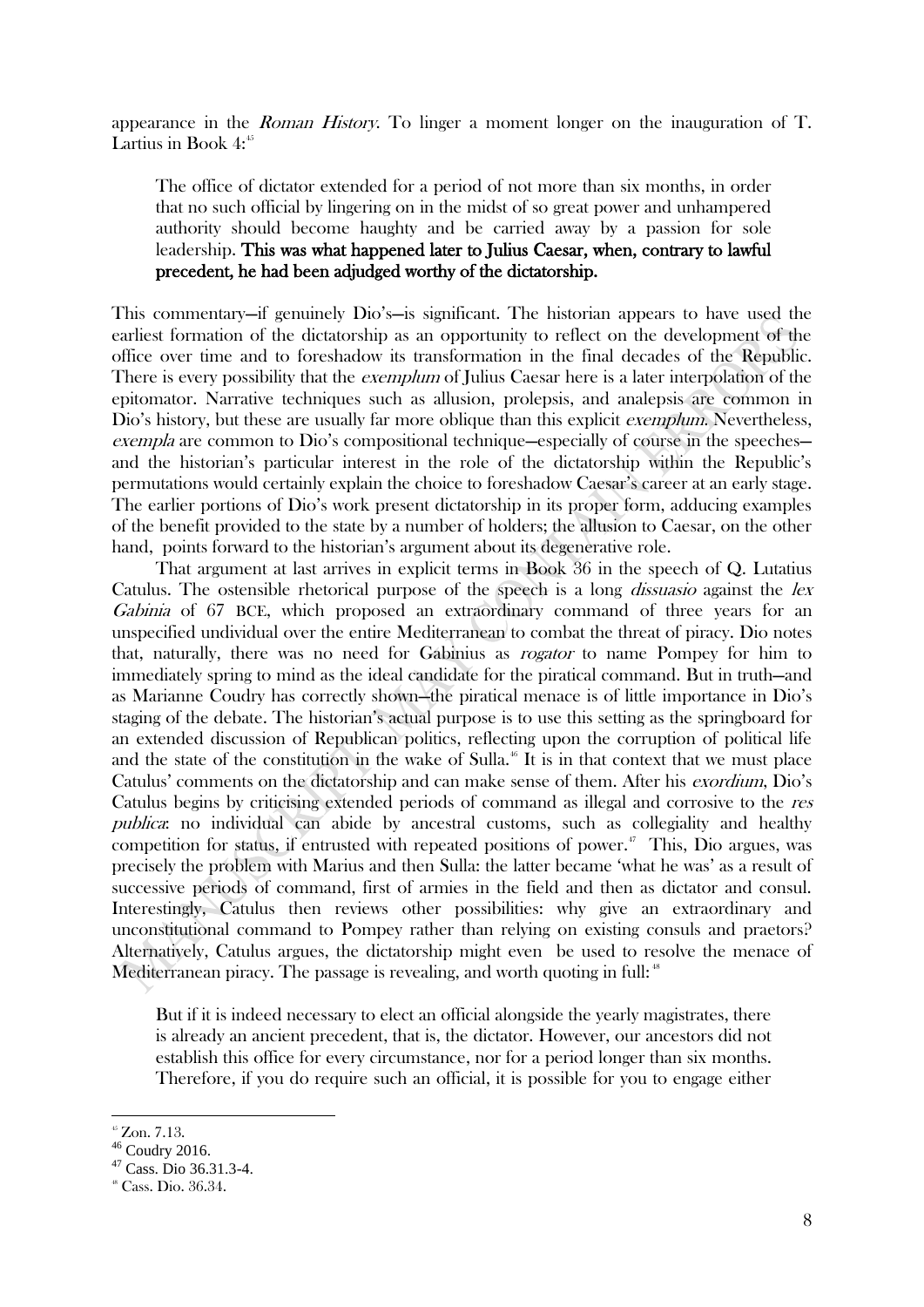Pompeius or any other man as dictator without transgressing the law nor failing to deliberate carefully for the common good—on the condition that this be for no longer than the allotted time nor outside of Italy (έφ'  $\tilde{\omega}$  μήτε πλείω τοῦ τεταγμένου  $\gamma$ ρόνον μήτε έξω της Ίταλίας ἄρξη). For you are not unaware, I think, that our ancestors zealously preserved this limitation, and that no dictator can be found who served abroad, aside from one who went to Sicily and achieved nothing. But if Italy requires no such person, and if you cannot bear not only the function of a dictator but even the name—as is clear from your anger against Sulla— $(\vec{\omega} \vec{\tau})$   $\alpha \vec{\omega}$   $\vec{\omega}$ υπομείναιτε έτι ούχ ότι τὸ έργον τοῦ δικτάτορος ἀλλ' ούδὲ τὸ ὄνομα δῆλον δὲ ἐξ ὧν πρός τον Σύλλαν ήγανακτήσατε) how could it be right to create a new position of authority over practically everything within Italy and outside it for three years? You all know what horrors come to states from such a course, and **how many have often** disturbed our people because of their lust for extra-legal powers (ὅσοι διὰ τὰς παρανόμους φιλαργίας τόν τε δημον ήμῶν πολλάκις έτάραξαν) and have brought innumerable evils upon themselves.

At first glance these comments of Dio's speaker make little logical sense. Was the historian incompetent?<sup>49</sup> In order to combat the threat of piracy across the Mediterranean—a complex military operation over a wide geographical area—Catulus proposes a dictatorship which is by its nature restricted. The dictator must not leave Italy, and should resign within six months as have all dictators hitherto.<sup>50</sup> Moreover, these severe limitations are enumerated by the speaker himself. In other words, Catulus' suggestion is without worth in the context of 67.

But Dio is not using Catulus to propose a genuinely workable alternative to an extraordinary command for Pompey. Rather, this interjection from Catulus is used to illustrate clearly by example that in a world empire, Romans of the Late Republic had little choice but to resort to dangerous extraordinary commands. Evidently—as Catulus shows—the dictatorship was wholly unsuitable as an emergency magistracy to address the exigencies of a large empire. The historian absolutely (and rightly) recognised that extended periods of command were corrosive to Republican traditions, engendering autocratic ambitions in those who received them; this is stated flatly by Catulus at the end of the excerpt.<sup>51</sup> Yet crises occurred within a Republican empire just as in all empires: who could be tasked to address them if not the regular magistrates, limited by an impractical one-year term, or the dictator, limited by even more stringent restrictions? So far from dissuading the Quirites from choosing Pompey, Dio's Catulus merely reiterates that the existing framework furnished few other options. Dio clearly believed that 'democratic' empires were immoderate and susceptible to *stasis*; he says himself that the scope of the empire required a capable autocrat to guide it.<sup>52</sup> Within the framework of traditional liberty, this individual was the dictator—'a ruler under another name', in Cicero's and later Dio's definition—yet this was no longer a practical option.

<sup>49</sup> Evidently not; the oblique reference to an unsuccessful dictator in Sicily is Aulus Calatinus (see Cass. Dio 12. F 15), dictator in 249 BCE. Obviously Dio had done his research to insert this rather neat historical detail, and the recall suggests hypomnemata of particularly high quality.

<sup>&</sup>lt;sup>®</sup> Hinard 1999 suggests that this excerpt from the *dissuasio* of Catulus proves that Sulla resigned his dictatorship within the proper six-month term, possibly in time for the consular elections in July 81 for the following year.

<sup>&</sup>lt;sup>31</sup> This is the phenomenon termed by Suetonius *imperii consuetudo* or 'habit of commanding': the psychological impact of extended periods of command, especially within the provinces, where poor communication and patchy senatorial oversight allowed the provincial governor essentially to rule alone in a far-flung corner of the empire. The best treatment of this is Eckstein 2004; for the thought of Dio on the destructive impact of *imperii* consuetudo in the Republic, see Burden-Strevens 2016.

<sup>&</sup>lt;sup>22</sup> Cass. Dio 44.2.4: 'but for a city, not only so large in itself, but also ruling the finest and the greatest part of the known world…for such a city, I say, to practise moderation under a democracy is impossible'.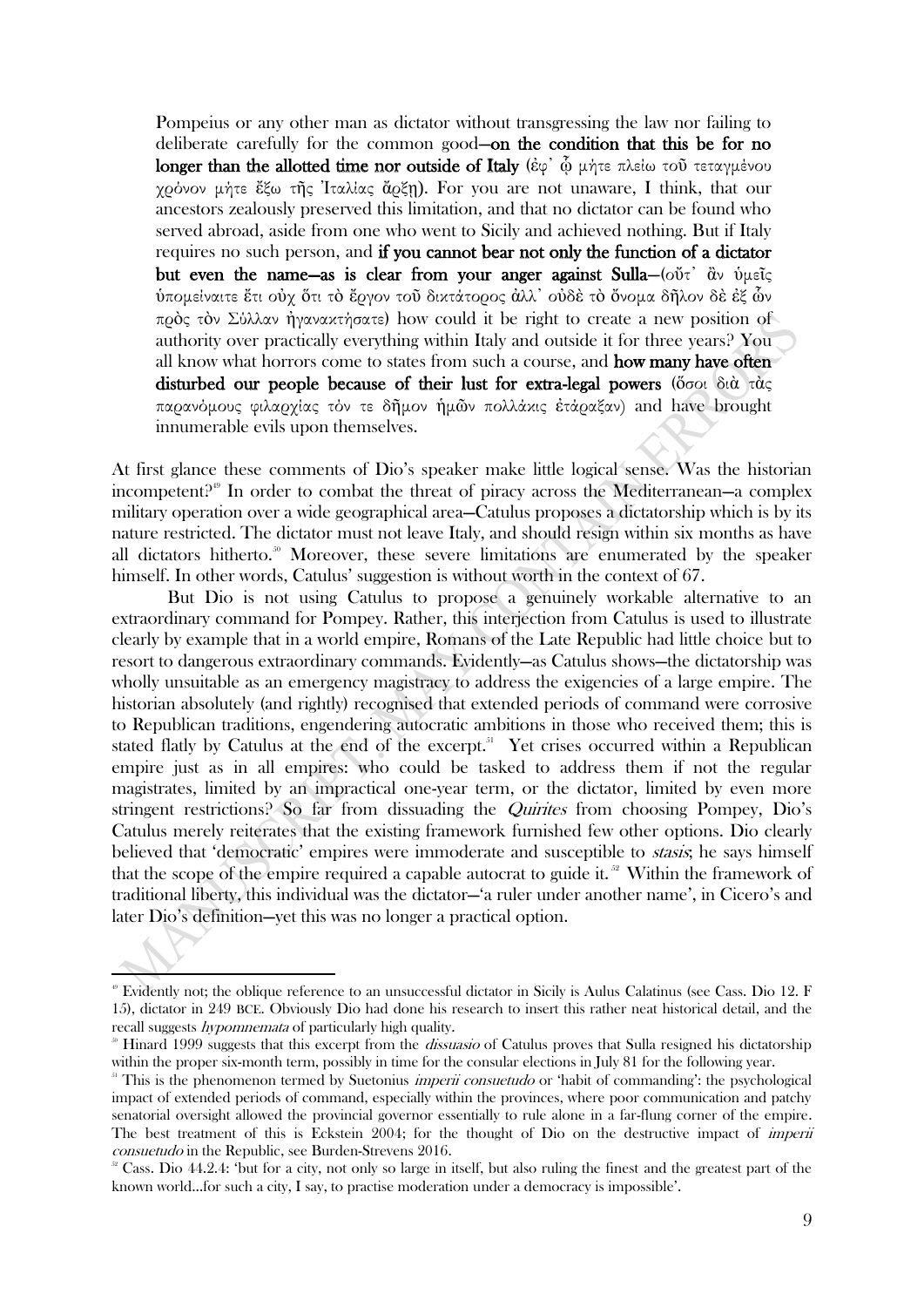It may not have been a morally appealing one either. Dio uses this speech to make a clever inversion of his first comments on the foundation of the dictatorship: desiring the beneficial aspects of a monarchy, the Romans in the wake of Tarquin originally 'chose it under another name'. But in the aftermath of the Sullan experiment, it is the name of *dictatura*, not monarchy, that the Romans cannot stomach. Now, having Q. Lutatius Catulus (the younger) advance the view that the *Quirites* 'cannot bear not only the function of a dictator but even the name' after Sulla is questionable. For a start, the speaker's own father had sided with Sulla, committing suicide rather than face Marius following the latter's occupation of Rome; and Catulus himself argued for the retention of the Sullan constitution during his consulship and an honourable burial upon his death.<sup>53</sup> He is not the most credible candidate to articulate these views of Dio. Melissa Barden Dowling has also suggested that there is no evidence that Sulla had yet entered political discourse as a negative *exemplum* by the time of this debate in 67 BCE, particularly in connection with cruelty or *crudelitas*; our earliest such citation seems to come in the late 60s at In Catilinam 3.10.<sup>54</sup> But in fact these themes seem to have been explored as early as 80 BCE in the *Pro Roscio*, albeit with only oblique reference to Sulla (for obvious reasons).<sup>55</sup> Cicero mentions the recent dictator in revealingly fawning terms—'that most gallant and illustrious man, whom I only name to honour'— $\delta$  and directs his criticism toward his client and freedman Chrysogonus. But the disease of *crudelitas* is described in the peroration as endemic to the entire Republic and (significantly) as a recent phenomenon, 'having taken clemency away from the hearts of even merciful men'.<sup>57</sup> We are hard pressed not to think of Sulla, not least because his name is mentioned almost as much as Chrysogonus'—consistently either in extravagant rehearsal of the many reasons for which he could not *possibly* have been aware of his client's actions, or in the adulation which speaks of fear.<sup>58</sup>

Dio thus problematises the dictatorship in the Late Republic on two bases in the dissuasio of Catulus. Firstly, there is a practical consideration: a 'city which rules the world', in Dio's words, could not be governed democratically, and the demands of crisis within a wide empire necessarily required temporary returns to autocracy. Yet the conventional mechanism for such emergency measures—dictatorship—was not legally permissable within the existing framework, necessitating prolonged and corrosive periods of command. To my knowledge Dio is our only historian of this period to have given the dictatorship serious consideration in the failure of the Republic to manage its empire and as a practical justification for Augustus' rule. Secondly, there were moral concerns. If we give the words of Catulus any credence as a genuine attempt by the historian to portray *his* view of what people were thinking about dictatorship in the wake of Sulla—and allusions in the *Pro Roscio* might perhaps suggest an early origin for that kind of thought—then evidently Dio wished to argue that the dictatorship had come to be viewed as a toxic political solution. I have argued elsewhere that the set-piece orations, such as that of Catulus here, are the essential interpretative kernel of the Roman History.<sup>39</sup> The choice to explore these two problems with the dictatorship-practical and reputational—thorugh a set-piece speech is entirely Dio's own. The office is unmentioned in his

<sup>53</sup> Q. Lutatius Catulus Major, suicide: Cic. Or. 3.9, Brut. 307, Tusc. 5.56; Diod. 38.4.2-3; Vell. Pat. 2.22.3-4; Val. Max 9.12.4; Plut. Mar. 44.8; App. B.Civ. 1.74. Q. Lutatius Catulus Minor, consulship: Sall. Hist. 1.47-48; App. B. Civ. 1.105.

<sup>&</sup>lt;sup>54</sup> Barden Dowling 2000.

<sup>&</sup>lt;sup>55</sup> I am indebted to Prof. Catherine Steel (Glasgow) for bringing this to my attention.

Cic. Rosc. 6.

<sup>&</sup>lt;sup>57</sup> Cic. *Rosc.* 154.

<sup>&</sup>lt;sup>38</sup> E.g. Cic. *Rosc.* 6, 21-22, 25-26, 110, 127, 130-131, 136, 143.

<sup>59</sup> Burden-Strevens 2015. It has at least long been recognised that the speeches are a window into Dio's thought, for which see Millar 1964, 79. Criticisms of Dio's tendency toward 'moralising' in the speeches (whose morals?) are often vague, e.g. Saylor Rogers 2006.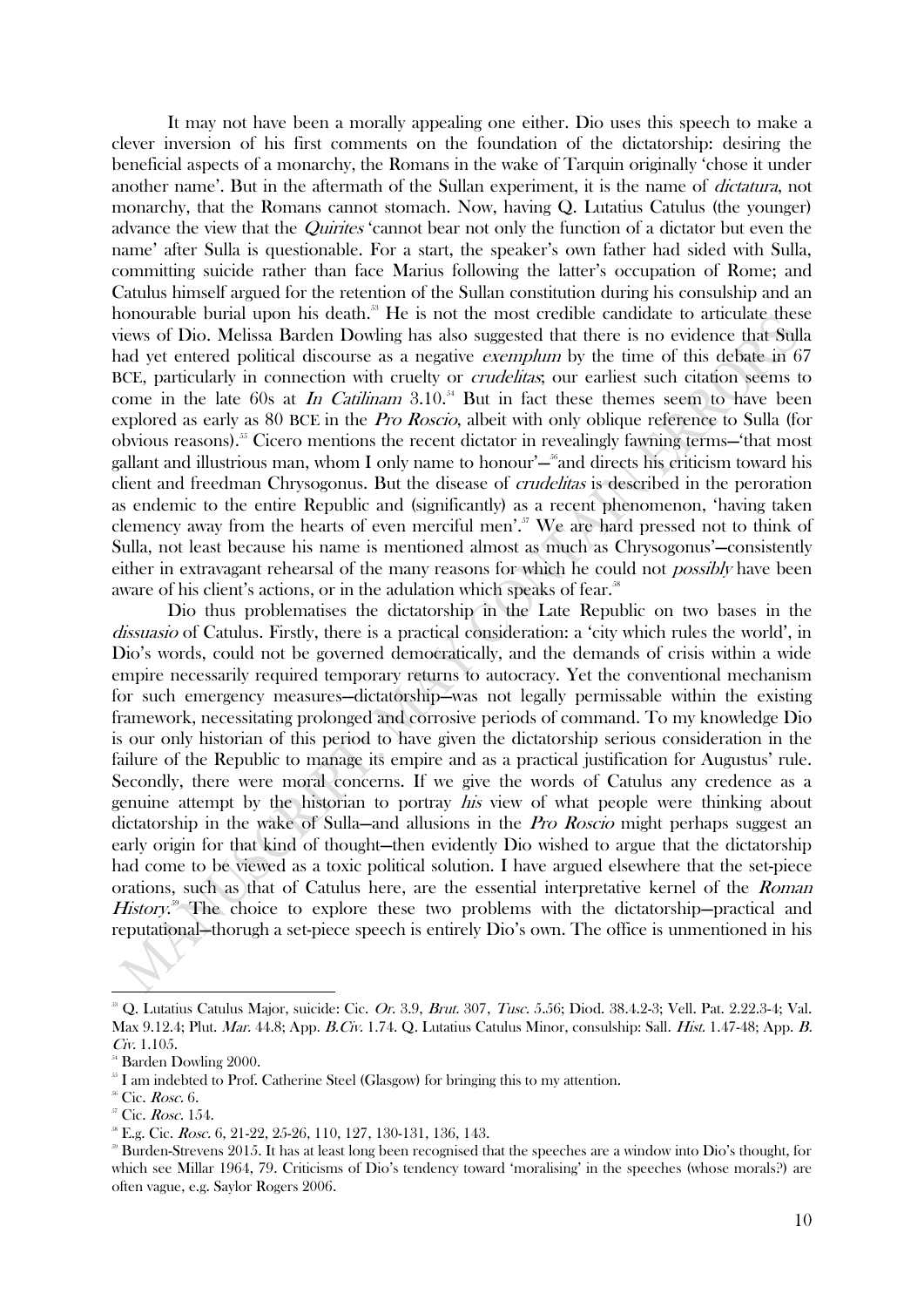source for the main arguments of Catulus' oration, $60$  and indeed in all parallel sources for the lex Gabinia of 67 BCE and the lex Manilia of the following year.  $61$  Unprompted by an intermediary, Cassius Dio wished to problematise the dictatorship at this point because he considered it historically important at this 'turning-point' in the history of the Late Republic.<sup>62</sup>

Did contemporary Romans share these anxieties? Gianpaolo Urso has argued that the 'myth of Sulla' is in fact an Imperial phenomenon: there is no reason to suppose that the dictatorship had seriously come under scrutiny at this point in the Late Republic, especially if, with Francois Hinard, we accept that the dictator resigned appropriately within the six-month term.<sup>63</sup> But Dio suggests differently, and contemporary evidence may support his claim. Let us return to the electoral crisis of 54-53 BCE. Cicero's letters I have already mentioned briefly as a source for the main events, although their interest for us here lies in their value as a source for attitudes. The letters to Quintus and Atticus between June and December 54 BCE suggest a growing atmosphere of suspicion and concern about rumours of a dictatorship, and these anxieties appear to be shared by a wider group than the orator alone. On June 3 Cicero writes to Quintus of 'some latent idea of a dictatorship' (erat aliqua suspicio dictaturae); but the rumours were unconfirmed, and in any case hopes for the resumption of proper comitia perhaps remained.<sup>64</sup> By late October this hope was withering and the possibility of an interregnum arose: in that context Cicero speaks to Atticus of 'a whiff of dictatorship in the air, in fact a good deal of talk about it' (est non nullus odor dictaturae, sermo quidem multus).<sup>65</sup> In other letters from late October the tone is more panicked: Cicero puts Gabinius' acquittal in his trial for *maiestas* down to the 'fear-inducing rumour of a dictatorship' (*dictaturae etiam*) rumor plenus timoris).<sup>66</sup> Come November, Pompey seems to have been finally mentioned in explicit connection with such plans; it is only at this point at least that Cicero mentions his name. Cicero's claim that 'the rumour of a dictatorship is not pleasing to *boni*' (rumor dictatoris iniucundus bonis) stresses questionable uniformity of opinion among a group to which he so often claimed to belong, although the difference in atmosphere is telling compared to June: 'the proposal, as a whole, is looked upon with alarm, and grows unpopular…there is nothing else being talked about in politics just now; at any rate, nothing else is being done' (sed tota res et timetur et refrigescit… aliud hoc tempore de re publica nihil loquebantur; agebatur quidem certe nihil).<sup>67</sup> Finally, by December plans for a dictatorship for Pompey had definitely taken shape: 'Appius is intriguing darkly; Hirrus is paving the way' (*Hirrus parat*). Although Cicero notes indifference on the part of the people, it is the boni who again are alarmed at the prospect (*populus non curat, principes nolunt*).<sup>68</sup>

One possible way of approaching this material is to consider it not as evidence of alarmed attitudes toward the dictatorship as such in the 50s, but rather as a reflection on Pompey. This is a false dichotomy—it seems to me concerned with both—and in any case does not explain the reaction to rumours of a dictatorship between the early and late summer 54 which do not seem to have been in connection with Pompey's name.<sup>69</sup> In Cicero's fulsome (and negative) accounts of Pompey's political activities throughout the summer in his epistles to

<sup>&</sup>lt;sup>®</sup> Montecalvo 2014, 24-57 has shown that the historian drew the main arguments of Catulus' speech from the de Lege Manilia, where Cicero reports Catulus' and Hortensius' objections to Pompey's power. For further examples and a more assertive insistence that the historian was using the orator directly, see Burden-Strevens 2018.

 $^{61}$  e.g. App. *Mtih.* 91-97; Plut. *Pomp.* 25.10; Sall. *Hist.* 5.20–24M: Val. Max. 8.15.9; Vell. Pat. 2.32.1–3.

 $\approx$  So described by Coudry 2016.

<sup>&</sup>lt;sup>63</sup> Hinard 1999, rejected by Ramsey 2016 310 n. 44; Urso 2016.

 $\,$  Gic.  $Q.$  Fr. 2.13.5.

 $\mathrm{Gic.}$  Q. Att. 4.18.3.

 $66$  Cic. *Q. Fr.* 3.4.1.

 $\textdegree$  Cic. *Q. Fr.* 3.8.4-6.

 $^{\circ\circ}$  Cic. *Q. Fr.* 3.9.3.

 $\text{69}$  So Cic. Att. 4.18.3, Q. Fr. 3.4.1.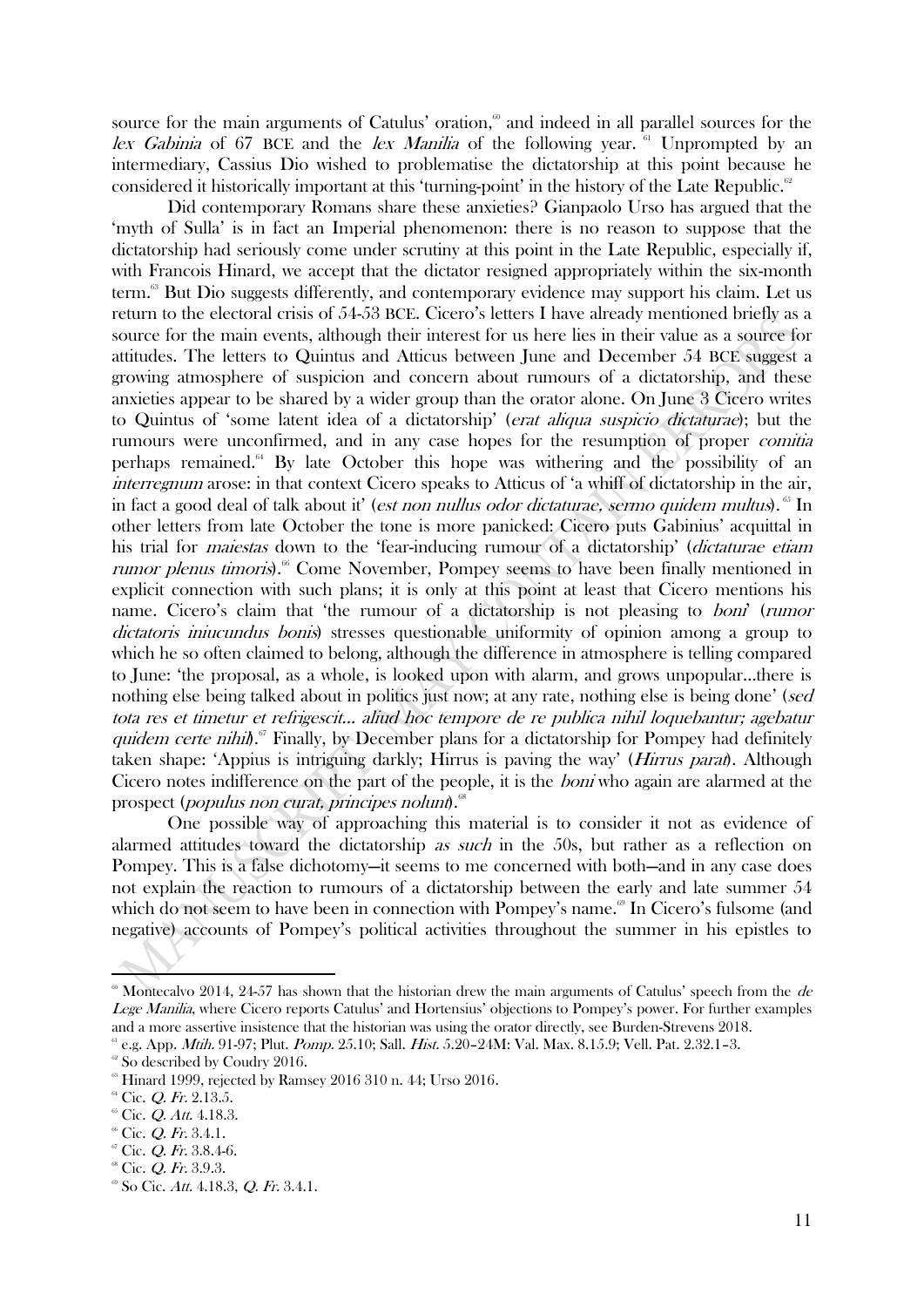Quintus and Atticus, all manner of infractions are recorded.<sup>70</sup> Yet Pompey's name is nowhere in connection with a possible dictatorship until November; all Cicero records prior to that, possibly in June and certainly by October, is fearful rumours of a possible nomination. Given Cicero's distaste for *Magnus noster* in the letters of this period and the detail he provides on his activities, the absence of his name is surprising. I would (cautiously) suggest that Pompey was not at the centre of rumours of a possible dictatorship until late in the year; Plutarch and Dio date this as late as C. Lucilius Hirrus' election to the tribunate in December, but this is too late.<sup>71</sup> The anxiety perhaps in June and certainly October is about a dictatorship as such, and not only Pompey.

Relying solely on Cicero for this picture is perilous, but can fortunately be supplemented. The evidence of coinage is controversial, but remarkably under-studied in connection with contemporary attitudes to the dictatorship, and never in conversation with Dio's history.<sup>72</sup> Like the letters, the numismatic material can be revealing of the opinions not only of their producer but also of messages he expected those who mattered to accept. If we wish to gauge the veracity of Dio's view that the dictatorship *per se* had become politically toxic in the Late Republic then three *denarii* from the 50s are of especial interest. The first we turn to is certainly the latest and easiest to date, minted shortly after the consuls for 53 finally entered office in the summer. The moneyer is M. Valerius Messalla,<sup>73</sup> son of the newly-elected consul Messalla Rufus. The obverse is perfectly conventional, hence the obverse legend (MESSAL·F) right and downwards of the helmeted head of Roma. But the reverse is extraordinary. Two curule chairs, flanked by S· C· (SENATV CONSVLTO) on either side, celebrate the successful resumption of Republican magistracies and senatorial integrity: this message is reinforced with PATRE COS above. Beneath there lies (probably) a horizontal sceptre and certainly a diadem, a circular strip of fabric with a knot and two tails: the characteristic trapping of Hellenistic kingship.<sup>74</sup> The choice of images is deliberate and significant: the proper framework of regular magistracies triumphs over tyrannical regnum-or, in a Republican context, over recently thwarted plans for a dictatorship. In Crawford's words, the reverse type 'portrays the subjection of the attributes of royalty to that of Republican legality; it reflects the (temporary) exclusion of Pompey from the possibility of achieving sole rule'.<sup>75</sup> This was not the first time that Pompey was compared to a Hellenistic king: in 56 BCE the aedile Favonius quipped, upon seeing a white bandage attached to his leg, that it made little difference where on his body the diadem sat.<sup>76</sup> Although the trappings of the Hellenistic king are not categorically 'tyrannical'—Classical tyranny is an ethical, not iconographical, phenomenon—Republican political invective does not recognise that distinction. A Roman statesman who dresses and acts like a king is always a tyrant.

<sup>70</sup> Cic. Att. 4.15 (27 July), Q. Fr. 3.1 (28 September), 3.2 (October), 3.3 (October), 3.4 (24 October).

<sup>&</sup>lt;sup>71</sup> Plut. Pomp. 54.2; Cass. Dio 40.45.5.

 $72$  To my knowledge only one Republican coin is ever discussed in connection with the Roman History: the famous silver denarius of Brutus of the EID MAR type, mentioned at Cass. Dio 47.25 (RRC 502/4). See Cahn 1988 211-232 for a more recent die study of the issue.

 $78$  On his post as *triumvir monetalis* in this year, see Syme 1986, 228.

<sup>&</sup>lt;sup>74</sup> On the diadem, see Carson 1957, 50-52 and Rawson 1975, 150. Scepticism that the reverse type portrays a diadem is peculiar: for roughly contemporary Roman types one need only compare with RRC 507/2 or for genuine Hellenistic examples the diademed heads of Philip V (e.g.  $SNG$  München 1124,  $SNG$  Alpha Bank 1049, AMNG III 2).

<sup>&</sup>lt;sup>75</sup> Crawford 1974, 457.

<sup>76</sup> Val. Max. 6.2.7: cui candida fascia crus alligatum habenti Fauonius 'non refert' inquit 'qua in parte sit corporis diadema'.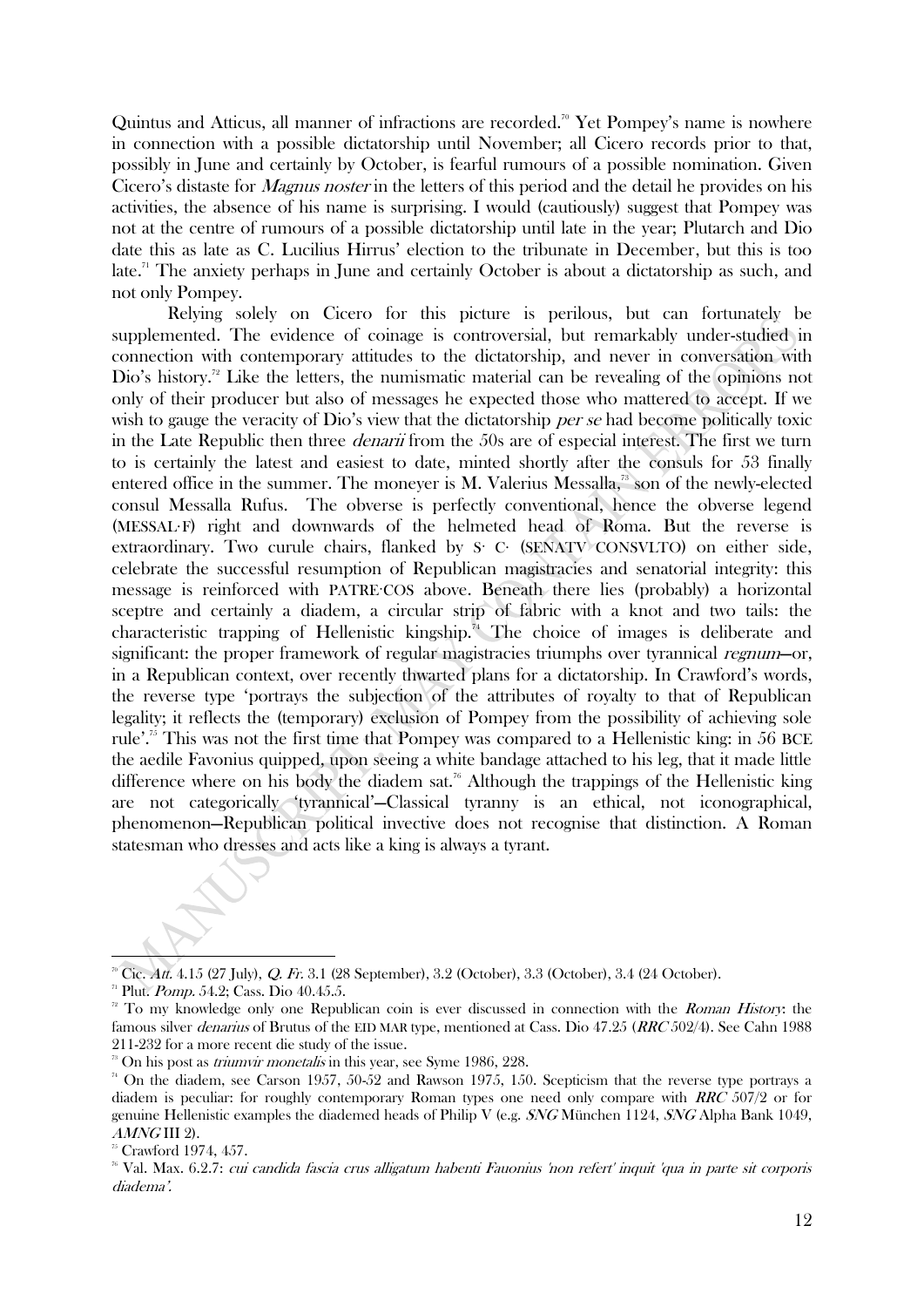

Fig. 1: Republican denarius, 53 BCE (RRC 435/1)

Here we should remember the disagreement between our literary sources. We have already seen that Appian, Plutarch, and Cicero all suggest that Pompey was manoeuvring deliberately toward a dictatorship; his plans were only thwarted by Cato and Bibulus.<sup>77</sup> But Cassius Dio maintains that he voluntarily declined it and took pains to get consuls elected for 53—'since in remembrance of Sulla's cruelty all hated that office'.<sup>"</sup> Messalla's *denarius* does seem to sit ill with Dio's interpretation of Pompey's motivations—evidently a broader contingent than only Cicero were concerned about the general's plans. But at the same time, it supports his overall view about contemporary attitudes to the dictatorship, and so emphasises Pompey's political acumen in refusing the office. We have to remember that controversial and (to many) alarming plans for a dictatorship have just been scotched. The choice of images—the sceptre and diadem of a Hellenistic king, subordinated by the symbols of consular and senatorial authority—needs to be interpreted in that context. Andreas Kalyvas has argued that it is our Greek historians of the Republic, Dionysius and Appian, who first conceived of a relationship between the Roman dictatorship and Greek tyranny: they began a trend for critiquing the dictatorship using words and concepts borrowed from the Greek tradition.<sup>79</sup> This development in fact has earlier roots: this language is certainly identifiable in the events of 53 BCE, and it is Roman statesmen—not Greek historians—who were using that language.

The message of consular legitimacy in opposition to tyrannical rule appears in other numismatic evidence from the 50s. This may, or may not, be in connection with the electoral crisis and rumours of a dictatorship, depending on how we date the material. The coinage of M. Brutus furnishes some particularly well-known types. In the first, the obverse displays a personification of Libertas, right-facing with the legend downward and behind (LIBERTAS). The reverse features a procession of four individuals: the second and fourth in the quartet are evidently lictors carrying *fasces*, flanking a slightly larger figure on either side. The identification of this larger figure as L. Junius Brutus, the first Roman consul after the alleged expulsion of the Tarquins, is aided by the text in exergue: BRVTVS, identifying both the minter of the coin and the subject of the reverse type. The general themes and the interaction between those themes are quite clear: the eradication of tyranny from the state and its replacement by the Republican magistracies, especially the consulship, standing as the guarantee of *libertas* (or at least an optimate interpretation of it).<sup>80</sup> These messages are replicated in a second well-known issue from the year of Brutus' moneyership: L. Junius Brutus returns again on the obverse, right-facing with the legend BRVTVS downward and behind; the reverse features a portrait of P. Servilius Ahala, who in Republican mytho-history killed Sp. Maelius in 439 BCE to prevent his attempt to seize power.

 $^{\text{77}}$  App. *B.Civ.* 2.23.1; Plut. *Pomp.* 54.3; Cic. *Q. Fr.* 3.8.5.

<sup>&</sup>lt;sup>78</sup> Cass. Dio 40.46, 40.50.

 $\textdegree$  Kalyvas 2007. Particularly important passages are App. B.Civ. 1.99, 1.101 and D.H. AR 5.70, 5.73.

<sup>&</sup>lt;sup>80</sup> Arena 2012, 1-13.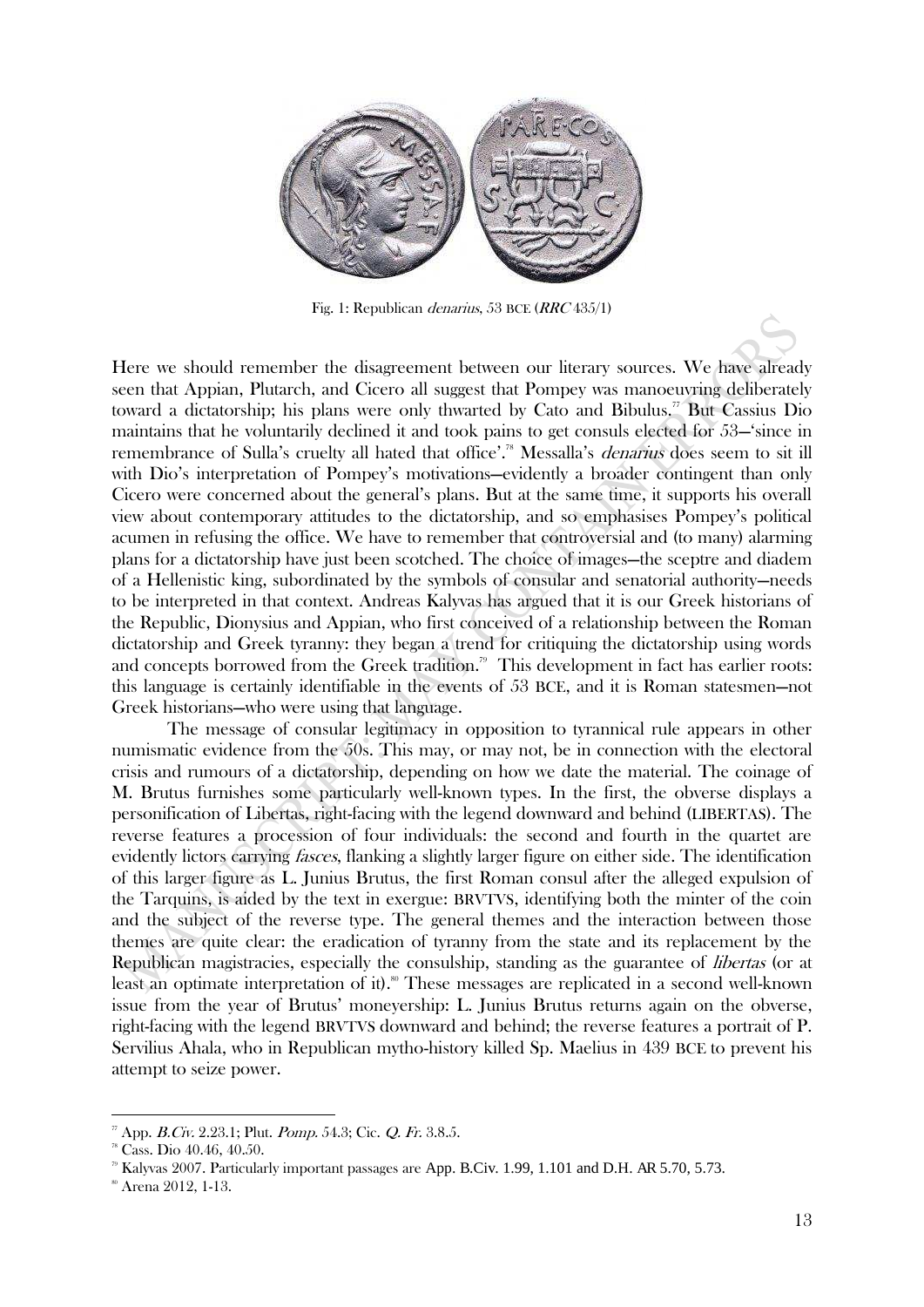



Fig. 2: Republican denarius, 54 BCE? (RRC 433/1) Fig. 3: Republican denarius, 54 BCE? (RRC 433/2)

The themes present in Brutus' coinage are of course especially relevant to 54-53, where the collapse of the consular elections left the way open for a dictatorship that many—not only Cicero—seem to have feared. The allusion to L. Junius Brutus, the expulsion of the Tarquins, and the institution of the consulship are telling in this context. However, the dating and interpretation of these coins is a subject of much debate. Michael Crawford suggests 54 BCE, viewing these issues as as 'part of a pattern of consistent opposition to Pompey's real or supposed intentions of achieving sole rule'; Matthew Rockman among others has retained this dating and interpretation on the basis of events in that year.<sup>81</sup> But an alternative view is that Brutus' term as *triumvir monetalis* occurred a year earlier than previously thought and that these issues therefore date to 55 BCE, before the electoral and dictatorship débacle.<sup>82</sup> This argument is persuasive, although Cerutti goes too far in radically claiming that Brutus' sole intention in minting these coins was to advertise his family lineage and that they are silent on political events.<sup>83</sup> There is no room here to wade into this debate. But evidently these issues, which were produced some time in the 50s in or before 54 BCE, evince a distinct range of political concerns: anxieties about tyranny and adfectatio regni, concern for the proper functioning of Republican magistracies, and arguments for the protection of traditional liberty.

The analysis that Dio offers, through Catulus, of the problem with the dictatorship in the final decades of the Republic is intriguing. He believed that the Quirites of this period had grown averse to the dictatorship as a toxic and discredited political institution. For a 'living' articulation of that view in a specific context he used Catulus in Book 36—though of course Dio makes clear in his own commentary on the lex Antonia that the office itself was not problematic, merely the perception of it. In Dio—and indeed, only in Dio—does Pompey seem aware of these problems, and accounts for them in his decision to decline the honour. This interpretation merits our consideration for three reasons. Firstly, Dio was right. Contemporary evidence testifies to the atmosphere of anxiety in 54 surrounding plans for a dictatorship, and the earlier examples (such as Cicero's letters from June and October) may suggest that those anxieties were directed toward a dictatorship as such rather than merely toward Pompey. Secondly, Dio is to my knowledge unique in considering the practical limitations of the dictatorship as a causal factor in the proliferation of extraordinary commands that were corrosive to Republican traditions. Why else insert this point in the debates surrounding the *lex* Gabinia of 67 BCE, which seems wholly irrelevant otherwise? In Dio's view at least, the Quirites had no other choice than Pompey for precisely the reasons his Catulus outlines. Third and

<sup>81</sup> Crawford 1974, 455; Rockman 1992, 14; also Hersh & Walker 1984 and De Rose Evans 1992, 146; the latter with a revised date of 59 BCE. The chronology of the coin hoards provided by Cerutti 1993, 71-72 shows that these issues must have been minted no later than 54 BCE.

<sup>&</sup>lt;sup>82</sup> Cerutti 1993 passim.

 $83$  Pace Cerutti 1993, 80: "there is no evidence to support the claim that Brutus's two coin types were intended to allude to anything more than his ancestors' historical achievements".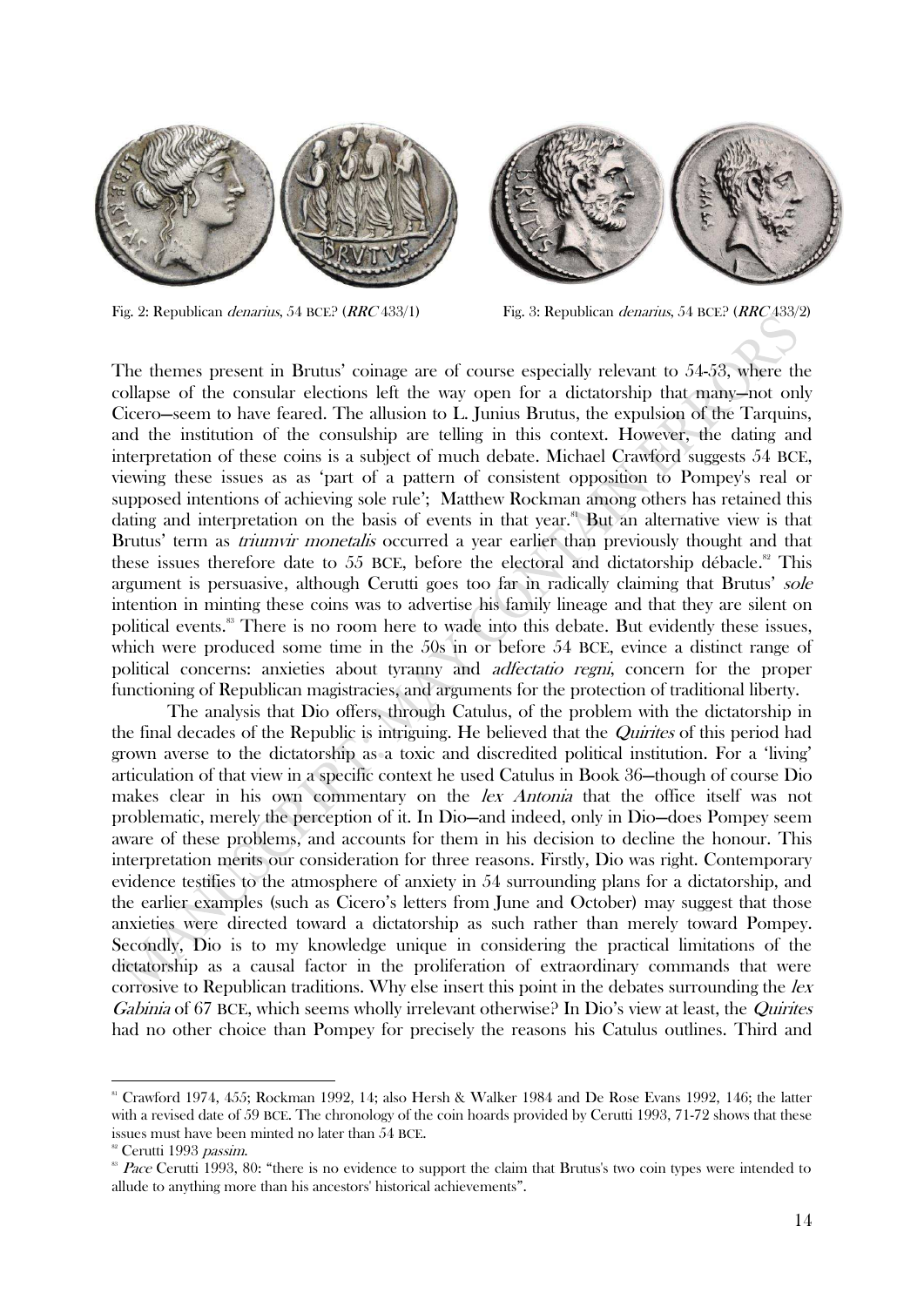finally, our historian's critique of the dictatorship is an important part of his explanation of and justification for Augustus' rule. And for that we must turn to some final comments.

#### THE FINAL PHASE: FINDING A REPLACEMENT

In 22 BCE a period of pestilence and famine struck Rome, five years after the Augustan 'Settlement' lavishly detailed in Books 52-53. According to Dio the starving plebs were convinced that the only answer to the crisis was to beg Augustus to assume the dictatorship and the *cura annonae*: both of these had been abolished as unconstitutional within a single year two decades previously. After shutting up the Senate in the *curia* and (allegedly) threatening to burn it down—a recurring formula in Dio's history<sup>84</sup>—the people presented their demands:<sup>85</sup>

They took the twenty-four fasces and approached Augustus, begging him to consent to be made dictator as well as curator of the grain-supply, just as Pompey had once **done** (καθάπερ ποτὲ τὸν Πομπήιον). Under compulsion he accepted the latter of these, and ordered that two men be chosen each year from among those who had served as praetors at least five years previously, so as to see to the distribution of grain. But he did not accept the dictatorship  $(\tau \dot{\eta} \dot{\gamma} \delta \dot{\epsilon})$  δικτατορίαν ού προσήκατο), and indeed rent his clothes when he could find no way of convincing the people otherwise, either by argument or begging. For as he already had power and honour in excess of the dictators anyway, he rightly guarded against the envy and hatred that title would bring (την τε γάρ έξουσίαν και την τιμήν και υπέρ τους δικτάτορας έγων,  $\dot{\rm q}$ οθώς τό τε έπίφθονον και το μισητον της έπικλήσεως αυτών έφυλά τοι.86

Dio's is the most detailed account that we have of this incident. Suetonius gives a short sentence stating the basic facts;<sup>87</sup> Velleius Paterculus provides the same information in a fawning oneliner.<sup>88</sup> Augustus also briefly records the event himself: tellingly, he considered his public disavowal of a dictatorship one of his many proud distinctions.<sup>89</sup> But our historian is much fuller. He used this moment not only (like the Res Gestae) to emphasise Augustus' civilitas and refusal to aggrandise himself with further honours, but also emphasises its constitutional significance. Dio's princeps had no need of a dictatorship, since his power and honour surprassed it already; and he recognised—correctly  $(\phi \partial \tilde{\omega} \partial \tilde{\omega})$ —that the office would only serve to tarnish his reputation and bring him into suspicion. In other words, the historian partly interprets Augustus' success in managing his constitutional image through the lens of the dictatorship. We are reminded of the foreshadowing of Caesar in the historian's commentary on the earliest foundation of that office; Dio's Augustus does not repeat Caesar's mistake.

For Dio this mistake was not one of the reality of Caesar's power, but rather its presentation. The historian himself clearly did not believe that Caesar's rule was tyrannical. Far from it: he writes that those who plotted against him were motivated not by his faults, but from fear that his 'goodness' (τὴν χρηστότητα αὐτοῦ) would not last.<sup>90</sup> His generosity and clemency

<sup>&</sup>lt;sup>84</sup> Libourel 1974.

 $85$  Cass. Dio 54.2.1-5 for the entire narrative of the episode.

<sup>&</sup>lt;sup>86</sup> Note the similarity between this final idea and Pompey's attitude to the consulship *sine collega* at Cass. Dio 40.51.1, discussed above. Pompey, not Caesar, is the model for Augustus in the *Roman History*.

 $\mathrm{^{87}}$  Suet. Aug. 52.

<sup>&</sup>lt;sup>88</sup> Vell. Pat. 2.89.5.

 $^{\circ\circ}$  Aug.  $RG5$ .

<sup>&</sup>lt;sup>90</sup> Cass. Dio 42.27.4.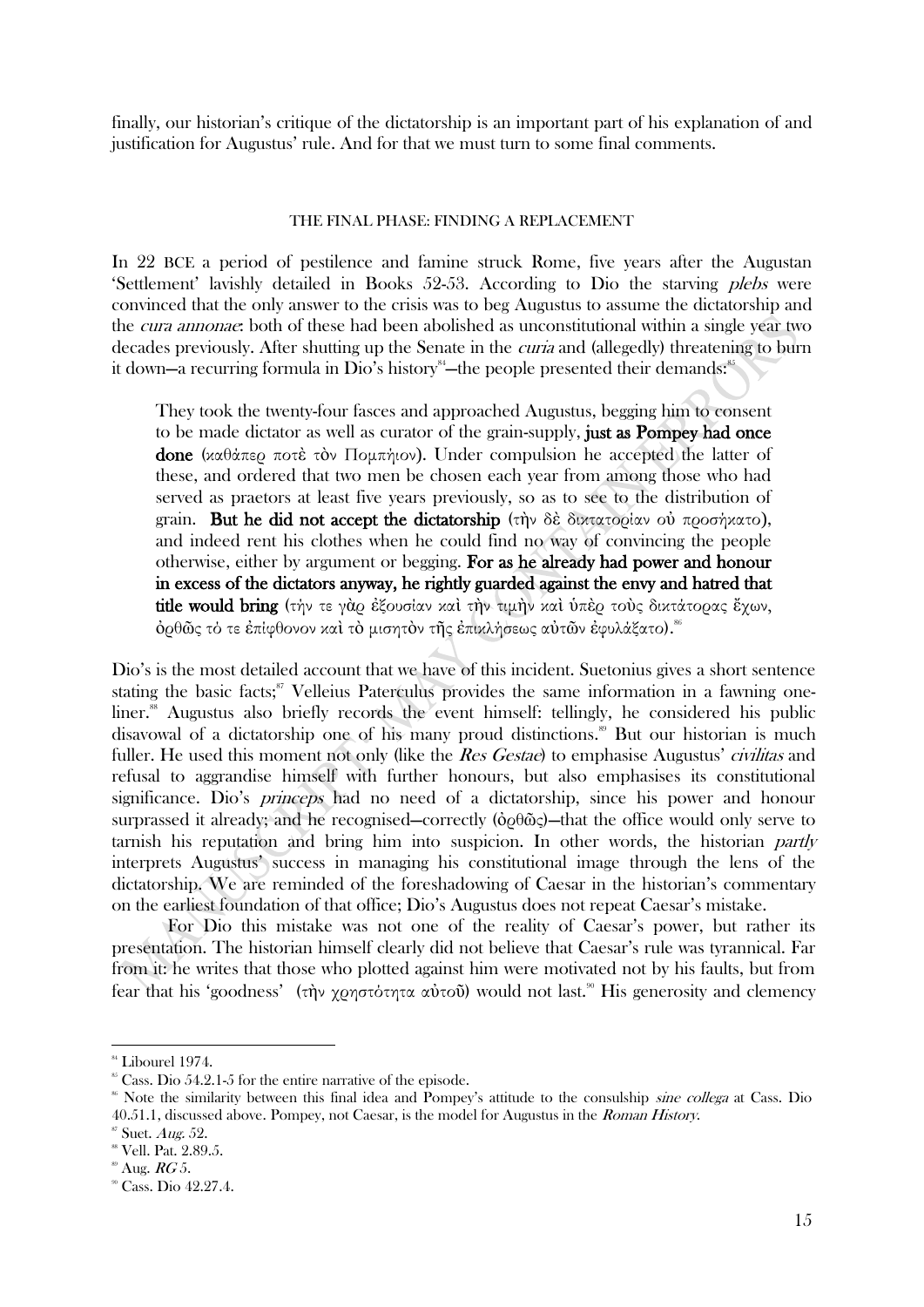put Sulla's cruelty to shame.<sup>91</sup> The dictator was, in Dio's presentation, a scheming vulture, pleonectic and wastrel at the same time, who absolutely aspired to kingship.<sup>92</sup> But he was no tyrant. Nevertheless, Dio's Caesar fails to understand the importance of appearances. He adopted the attire of the ancient kings of Alba, and a golden chair and crown set with jewels was to be carried into theatres, among other honours.<sup>93</sup> He allowed himself to grow conceited and puffed-up—and this, in Dio's view, is precisely what his enemies wanted: 'the majority followed this course because they wished to make him envied and hated as quickly as possible, that he might the sooner perish'. $^{94}$ 

Augustus made no such error. His refusal of the dictatorship reiterates his political acumen: he is made to recognise the importance of the terms with which power is defined. Naturally that of 'dictator' had become completely unpalatable. We have seen Dio's argument that it had in fact been so for many years, long before Caesar mistakenly adopted it; it was neither a practical nor attractive solution to the crisis surrounding the *lex Gabinia*, for example. Yet Dio believed that monarchy was absolutely essential for any stable state. When dictatorship failed, the *libera res publica* failed: Rome's recourse to a temporary monarchy had to be replaced.The answer lay in Octavian's rebirth as 'Augustus' and princeps: a position of power greater than the dictator's which eschewed the 'envy and hatred the title would bring' ( $\tau$ o  $\tau$  $\dot{\epsilon}$ πίωθονον καὶ τὸ μισητὸν τῆς ἐπικλήσεως αὐτῶν).<sup>95</sup> In reinventing the role of monarchy within the state—a monarchy under a civil guise—and rejecting the discredited position of dictator, Dio's Augustus is in fact following the advice of Maecenas in Book 52, which explains the historian's view in explicit terms:<sup>96</sup>

If you really do desire the reality of monarchy but fear the name of it as an accursed thing, then decline the title of 'king' and rule alone under the title of 'Caesar'. But if you come to require other epithets, then the people will give you the title of imperator, just as they gave it to your father; and they will revere you with another way of address (σεβιούσι δέ σε και ετέρα τινι προσρήσει), so that you may reap the crop of the reality of kingship without the odium which attaches to the name of 'king'.

On the one hand Maecenas' prediction that the Romans will 'revere' Octavian with a new name (σεβιούσι δέ σε και έτέρα τινι προσρήσει) is a rather inventive *jeu d'esprit*; it is a verbal foreshadowing of the *princeps*' new title of Augustus, or σεβαστός.

But the rhetorical flair should not disguise the real force of this passage within Cassius Dio's argument about the transformation of dictatorship in the Late Republic, its problems, and its replacement by the Augustan Principate. From its earliest mention in the Roman History Dio sought to explore the dictatorship in a way distinctive within the historiography of the Republic. In keeping with his theoretical view of the weakness of democracy and the necessity of monarchy—particularly for a 'city which rules the world'—Dio viewed dictatorship as a beneficial return to the best that monarchy had to offer. Describing it in terms reminiscent of Cicero's Republic, Dio resisted the temptation succumbed to by Dionysius, and to a lesser extent Livy, to view that office from its very inception through the prism of events in the  $1<sup>*</sup>$ century BCE; less still to describe it simplistically as a form of tyranny. Rather, Dio (paradoxically) believed that a successful democracy required a viable resort to monarchy in

Cass. Dio 43.50.2.

<sup>&</sup>lt;sup>92</sup> Cass. Dio 44.11.1.

Cass. Dio 44.6.1-4.

Cass. Dio 44.7.3.

 $\text{°}^5$  Cass. Dio 54.1.5.

<sup>&</sup>lt;sup>96</sup> Cass. Dio 52.40.1-2.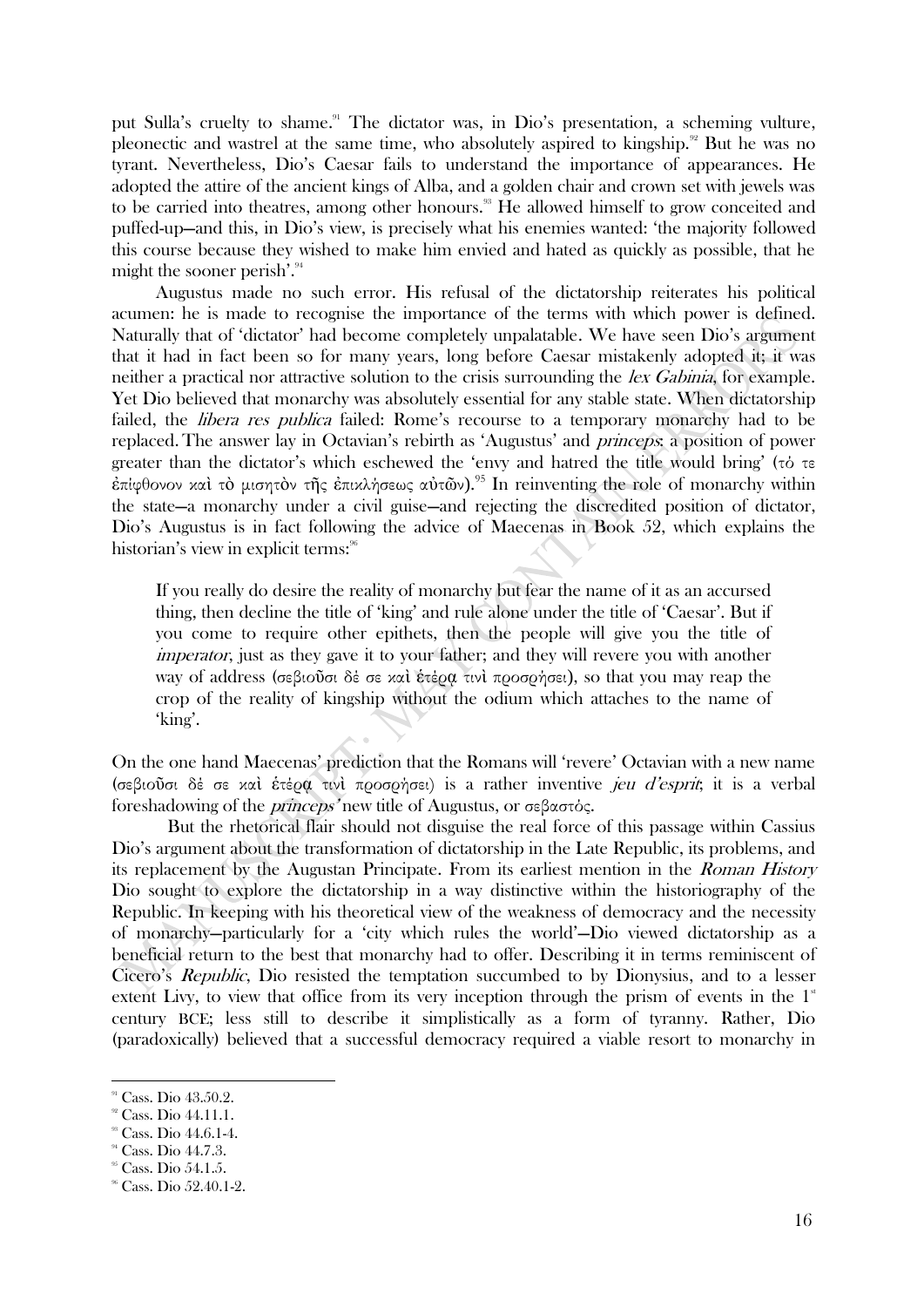times of crisis. In the Late Republic that vision collapsed. When pressed with crisis in the Mediterranean in 67 BCE the Quirites could not call on their traditional offices for practical and moral reasons: Rome's emergency powers had not kept pace with the growth of empire, and in any case the dictatorship was a discredited solution. The disastrous alternative—Dio's Catulus warns—would be further extraordinary commands, and Pompey. Thirteen years later when Republican institutions had entirely broken down, Dio records continuing aversion to the dictatorship, 'since in remembrance of Sulla's cruelty all hated that office'.<sup>97</sup> The again disastrous alternative was a sole consulship for Pompey in 52 BCE.

For Dio the failure of the dictatorship precipitated the failure of the Republic itself. We may find this outlandish. But concerns about a dictatorship in the electoral crisis of 54-53 BCE were evidently widespread, at least among the *boni*; these were articulated in the the language of traditional liberty, privileging the dyarchy of consuls in conversation with the Senate and emphasising the rejection of tyranny. Cassius Dio himself believed that such concerns were mistaken: the dictatorship itself was not the problem, merely the toxic combination of military force and an autocratic character. It is testament to his quality as an historian that he explains the actions of his historical characters, such as the Romans who voted for the *lex Antonia*, with rationales that he himself did not accept. Dio often resists the temptation to project his own views onto his actors. In Catulus in 67 or Cato and Bibulus in 53, we see individuals acting not as agents of Dio's hindsight, but as Republican statesmen whose proximity to events blinds them to the nature of the problem, and who pose ineffective and ultimately catastrophic solutions for their predicament.

In the end, Dio's Augustus understood both the necessity of monarchy and the need to redefine it. To paraphrase the preface to Tacitus' Annals, he realised that he should be neither king nor dictator, but *princeps*.<sup>38</sup> His disavowal of the dictatorship in 22 BCE has its precedent in Pompey's refusal thirty years earlier; yet to Dio, Augustus' refusal—again like Pompey's—was not merely a show of *recusatio imperii*, much as it may have filled that additional purpose. Rather, it was an astute realisation of the political reality, and a fulfilment of Maecenas' suggestion to cloak the fact of monarchy under new and acceptable titles. Here as so often in the Roman History, it pays to follow Maecenas' advice.

**USORS** 

Cass. Dio 40.45.5.

<sup>&</sup>lt;sup>98</sup> Tac. Ann. 1.1.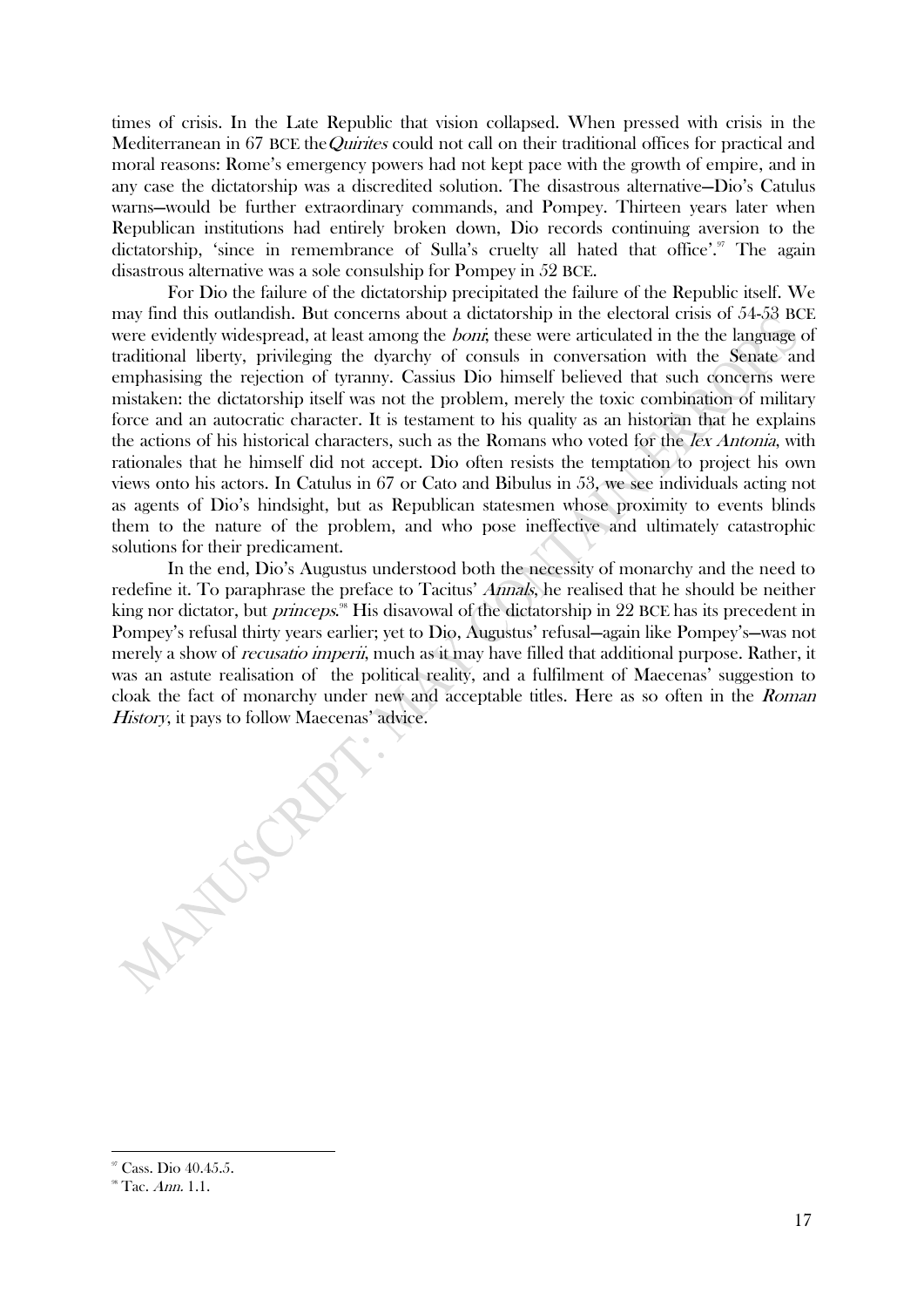#### Works Cited

Arena, V. Libertas and the Practice of Politics in the Late Roman Republic (Cambridge: Cambridge University Press, 2012).

Barden Dowling, M. 'The Clemency of Sulla'. Historia 49/3 (2000): 303-340.

Burden-Strevens, C.Cassius Dio's Speeches & the Collapse of the Roman Republic (Diss. Glasgow, 2015).

Burden-Strevens, C. 'Fictitious Speeches, Envy, & the Habituation to Authority: Writing the Collapse of the Roman Republic' in Lange, C. H. & Madsen, J. M. (eds.), Cassius Dio—Greek Intellectual and Roman Politician (Leiden: Brill, 2016): 193-216.

Burden-Strevens, C. (2018) 'Reconstructing Republican Oratory in Cassius Dio's Roman History' in Gray, C., Balbo, A., Marhall, R. M. A. & Steel, C. E. W. (eds.), Reading Republican Oratory: Reconstructions, Contexts, Receptions (Oxford: Oxford University Press 2018): 111-134.

Cahn, H. 'EIDibus MARtiis', NumAntClas 18 (1988): 211-232.

Carson, R. 'Caesar and the Monarchy'. G&R 4/1 (1957): 46-53.

Cerutti, S. (1993) 'Brutus, Cyprus, and the Coinage of 55 B.C.' AJN 5/6 (1993-4): 69-87.

Cornell, T. The Beginnings of Rome: Italy and Rome from the Bronze Age to the Punic Wars (London: Routledge, 1995).

Coudry, M. 'Cassius Dio on Pompey's Extraordinary Commands' in Lange, C. H. & Madsen, J. M. (eds.), Cassius Dio—Greek Intellectual and Roman Politician (Leiden: Brill, 2016): 33-50.

Crawford, M. The Roman Republican Coinage, Volume 2 (Cambridge: Cambridge University Press, 1974).

DeRose Evans, J. The Art of Persuasion: Political Propaganda from Aeneas to Brutus (Ann Arbor: The University of Michigan Press, 1992).

Eckstein, A. 'From the Historical Caesar to the Spectre of Caesarism: The Imperial Administrator as Internal Threat' in Baehr, P. & Richter, M. (eds.), *Dictatorship in History and* Theory (Cambridge: Cambridge University Press, 2004): 279-298.

Forsythe, G. A Critical History of Early Rome. From Prehistory to the First Punic War (Berkeley: University of California Press, 2005).

Fromentin, V. 'La fiabilité de Zonaras dans les deux premières décades de l'Histoire romaine de Cassius Dion: le cas des discours' in Burden-Strevens, C. & Lindholmer, M. (eds.), Cassius Dio's Forgotten History of Early Rome (Leiden: Brill, forthcoming 2018).

Gowing, A. The Triumviral Narratives of Appian and Cassius Dio (Ann Arbor: The University of Michigan Press, 1992).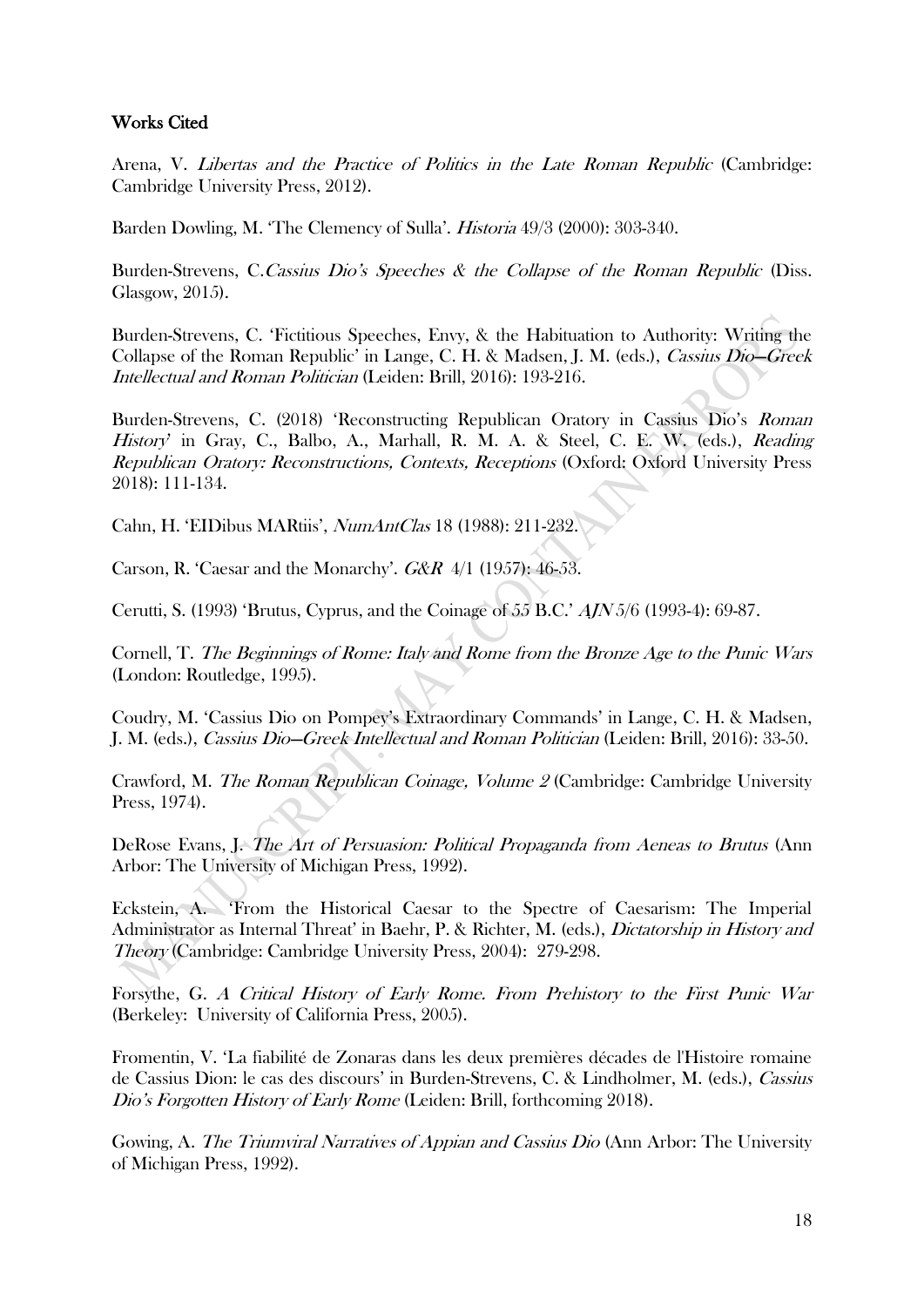Gruen E. 'The Consular Elections for 53 B.C.', in Bibauw J. (ed.), *Hommages à Marcel Renard II* (Brussels, 1969):  $311-21$ .

Hersh, C. & Walker, A. 'The Messagne Hoard', ANSMN 29 (1984): 103-134.

Hinard, F. 'Dion Cassius et l'abdication de Sylla'. REA 101 (1999) : 427-432.

Kalyvas, A. 'The Tyranny of Dictatorship: When the Greek Tyrant Met the Roman Dictator'. Political Theory 35/4 (2007): 412-442.

Libourel, J. 'An Unusual Annalistic Source Used by Dio Cassius.' AJPh 95 (1974): 383-393.

Lintott, A. The Constitution of the Roman Republic (Oxford: Oxford University Press, 1999).

Madsen, J. 'Criticising the Benefactors: The Severans and the Return of Dynastic Rule' in Lange, C. H. & Madsen, J. M. (eds.), Cassius Dio-Greek Intellectual and Roman Politician (Leiden: Brill, 2016): 136-158.

Mallan, C. The Regal Period in the *Excerpta Constantiniana* and in some Early Byzantine Extracts from Dio's Roman History' in Burden-Strevens, C. & Lindholmer, M. (eds.), Cassius Dio's Forgotten History of Early Rome (Leiden: Brill, forthcoming 2018).

Meier, C. Res Publica Amissa. Eine Studie zu Verfassung und Geschichte der späten römischen Republik (Wiesbaden, 1966).

Meyer, E. Caesars Monarchie und das Principat des Pompejus.  $3<sup>rd</sup>$  edition (Berlin, 1922).

Millar, F. A Study of Cassius Dio (Oxford: Clarendon Press, 1964).

Ramsey, J.T. 'How and why was Pompey made sole consul in 52 BC?'. Historia 65/3 (2016): 298–324.

Rawson, E. 'Caesar's Heritage: Hellenistic Kings and their Roman Equals'. JRS 65 (1975) : 148-159.

Rilinger, R. 'Die Interpretation des Niedergangs der römischen Republik durch 'Revolution' und 'Krise ohne Alternative' in Rilinger, R. (ed.), Ordo und Dignitas. Beiträge zur römischen Verfassungs- und Sozialgeschichte (Stuttgart, 2007): 123-150.

Rockman, M. 'The Coins of the Roman Republic from 60 to 50 B.C: Another Look at chronology'. The Celator 6/2 (1992): 8-14.

Saylor Rogers, B. 'Catulus' Speech in Cassius Dio 36.31-36'. GBRS 48 (2006): 295-318.

Simons, B. Cassius Dio und die Römische Republik (Berlin: de Gruyter, 2009).

Steel, C. E. W. *The End of the Roman Republic: Conquest and Crisis* (Edinburgh: Edinburgh University Press, 2013).